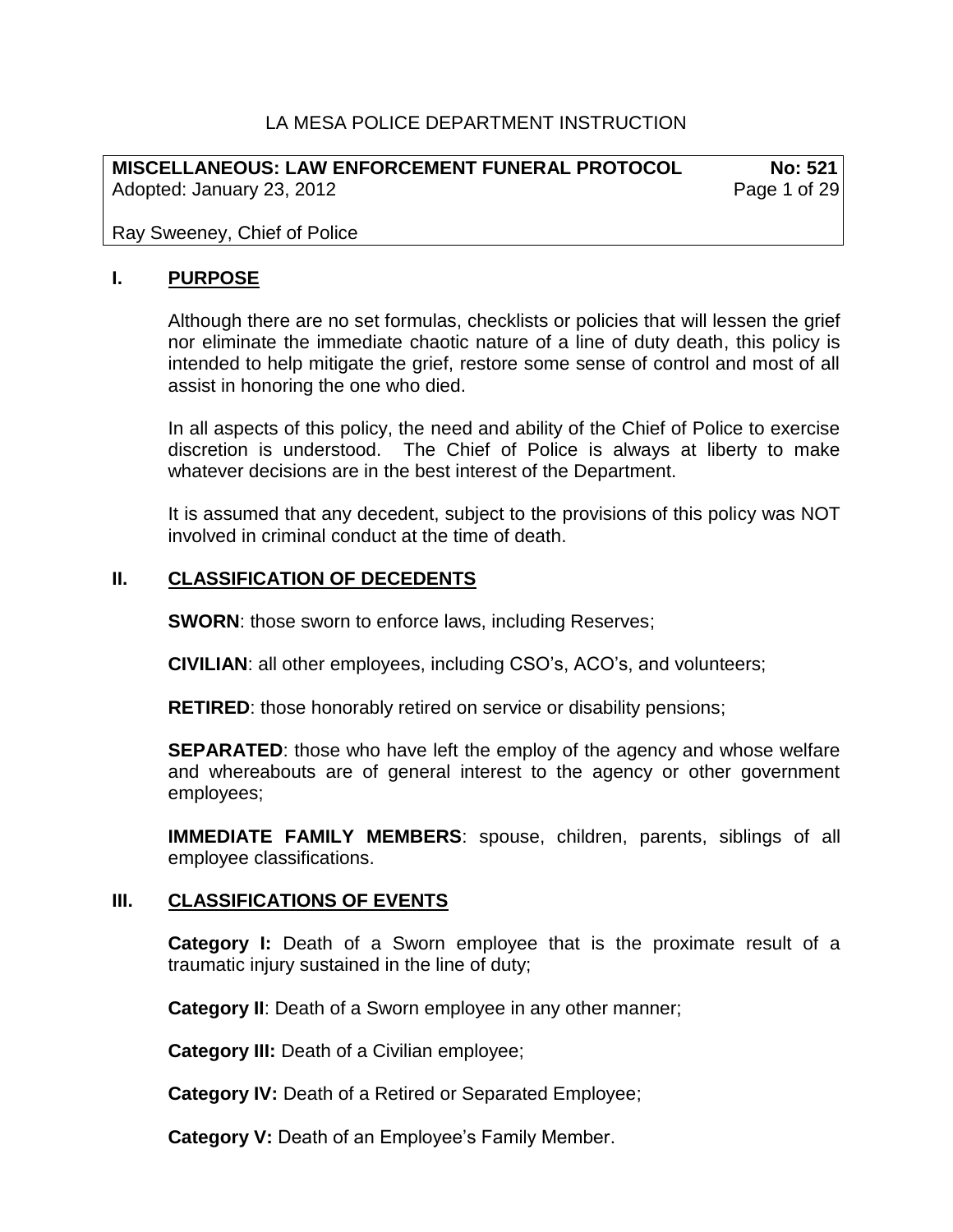## **IV. FUNERAL PROTOCOLS**

**Category I: (Full Honors):** A Category I death is a public event that denotes full, military-style; ceremonial honors and no effort should be spared that is consistent with tradition, good taste and the wishes of the immediate next of kin. Family members should be advised that a funeral with "full honors" will take considerable time to properly conduct. It will usually consist of a religious ceremony in accordance with the family's faith group, and a graveside ceremony that will require an extended wait for all elements, dignitaries and attendees to be in place before it can begin.

## **HONORS, Defined**

There are two levels of **HONORS** for the purposes of this order.

- **Honors:** Honors is comprised of an Honor Guard conducting a 21 gun salute, ceremonial flag folding and TAPS.
- **Full Honors:**Full Honors is comprised of the Honors elements plus aircraft flyovers and equestrian elements.
- **Notes:** Bagpipers and the release of birds are non-official funeral elements and in all cases are included at the request of the decedent's family.

The only Honors element appropriate for a non-sworn funeral is the *static presence* of an Honor Guard. In all cases a pre-folded flag may be placed on the casket and presented to the family.

**Category II: (Honors):** A Category II death is reserved for personnel whose death is not the result of a traumatic, duty-related event. A Category II funeral may be a public event depending on the circumstances.

**Category III:** A Category III funeral is a non-public event with limited Department involvement. The protocol (if requested) for a Category III funeral should be restricted to a motor escort, a static Honor Guard and the attendance policy identified by the Chief of Police.

**Category IV:** A Category IV funeral is an informational matter addressed through the publication of a Death and Funeral Notice. The protocol (if requested) for a Category IV funeral should be restricted to a static Honor Guard and the attendance policy identified by the Chief of Police.

**Category V:** A Category V funeral is an informational matter addressed through publication of an internal Death and Funeral Notice when requested by the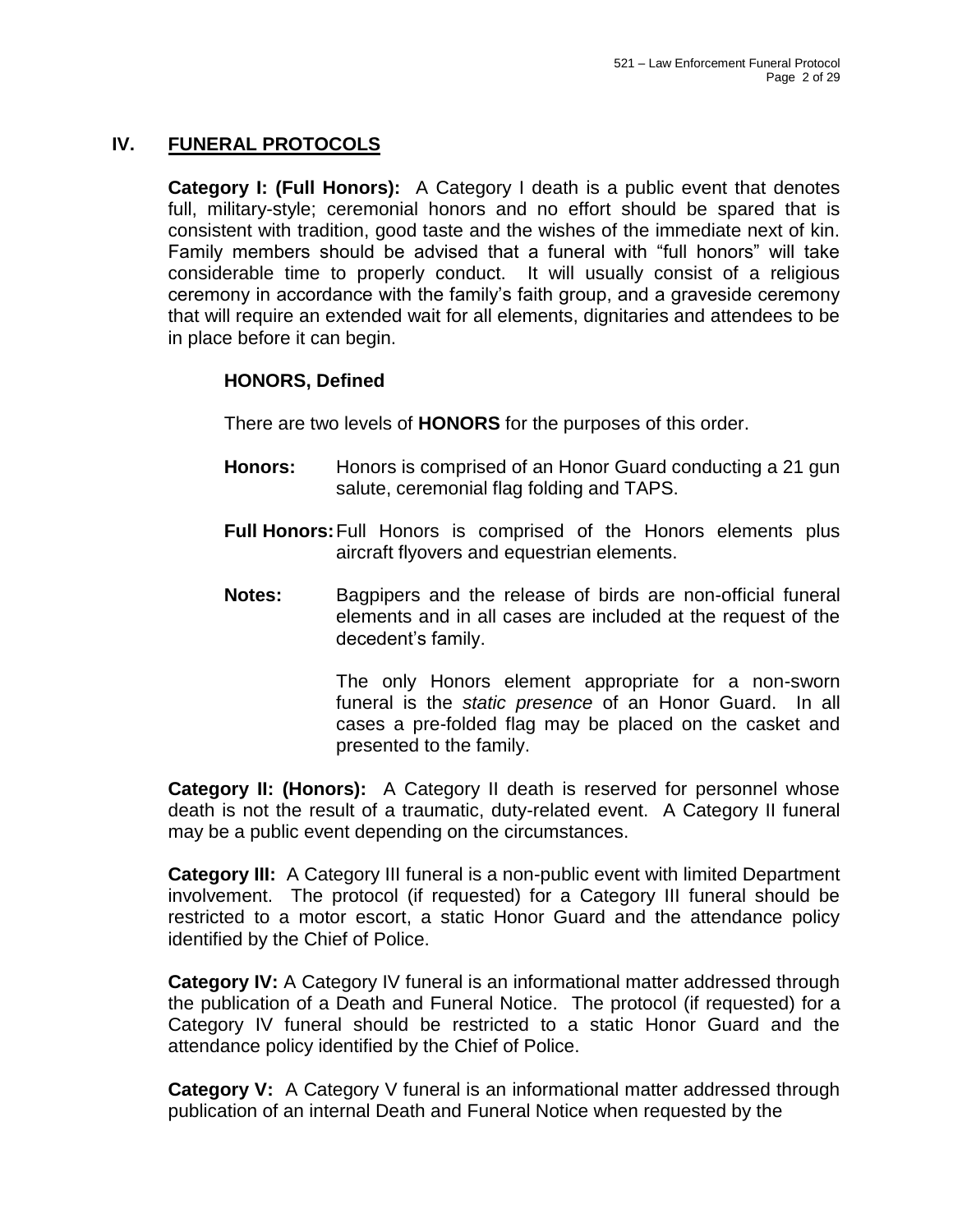involved family. The protocol (if requested) for a Category V funeral should be restricted to the attendance policy identified by the Chief of Police.

## **I. SCHEDULING, PLANNING, AND CONDUCTING**

The ideal planning schedule is 7 days. If religious beliefs require an immediate burial and funeral service-this should be done. Honors can be provided at graveside. A Police memorial service can be several days later. Weekends and holidays may change the schedule-consider going later rather than sooner.

- Day 0 Day of Death
	- o Strategic planning team meets
	- o Basic planning begins
- Day  $1 2 3 4$  Planning continues
	- o Personnel, Logistics, Traffic
	- o Religious services
	- o Honors ceremonies
- Day 5 (Morning) Walkthrough
- Day 5 (Evening) Viewing and/or Vigil service
- Day 6 Funeral and honors ceremony
- Day 7 Day after debriefing
	- o Critically review operations plan
	- o Planning team group debriefing

## **Category I (Full Honors)**

- Employ the Incident Command System (ICS) to mange the event.
- Designate an Incident Commander with decision making authority
- Announce a planning meeting and activate the following positions:
	- o Command Liaison Officer (CLO)
	- o Public Information Officer (PIO)
	- o Family Liaison Officer (FLO)
	- o Operations Section Chief (OSC)
	- o Planning and Intelligence Section Chief (PISC)
	- o Logistics Section Chief (LSC)
	- o Traffic Group Leader (TGL)
	- o Ceremonies Group Leader (CGL)
	- o POA Liaison (POA)
	- o Peer Support Team Liaison (PST)
	- o Special Ceremonial Element Roles:
		- Master of Ceremonies
		- Honor Guard / Color Guard
		- Pallbearers
		- Bugler and Piper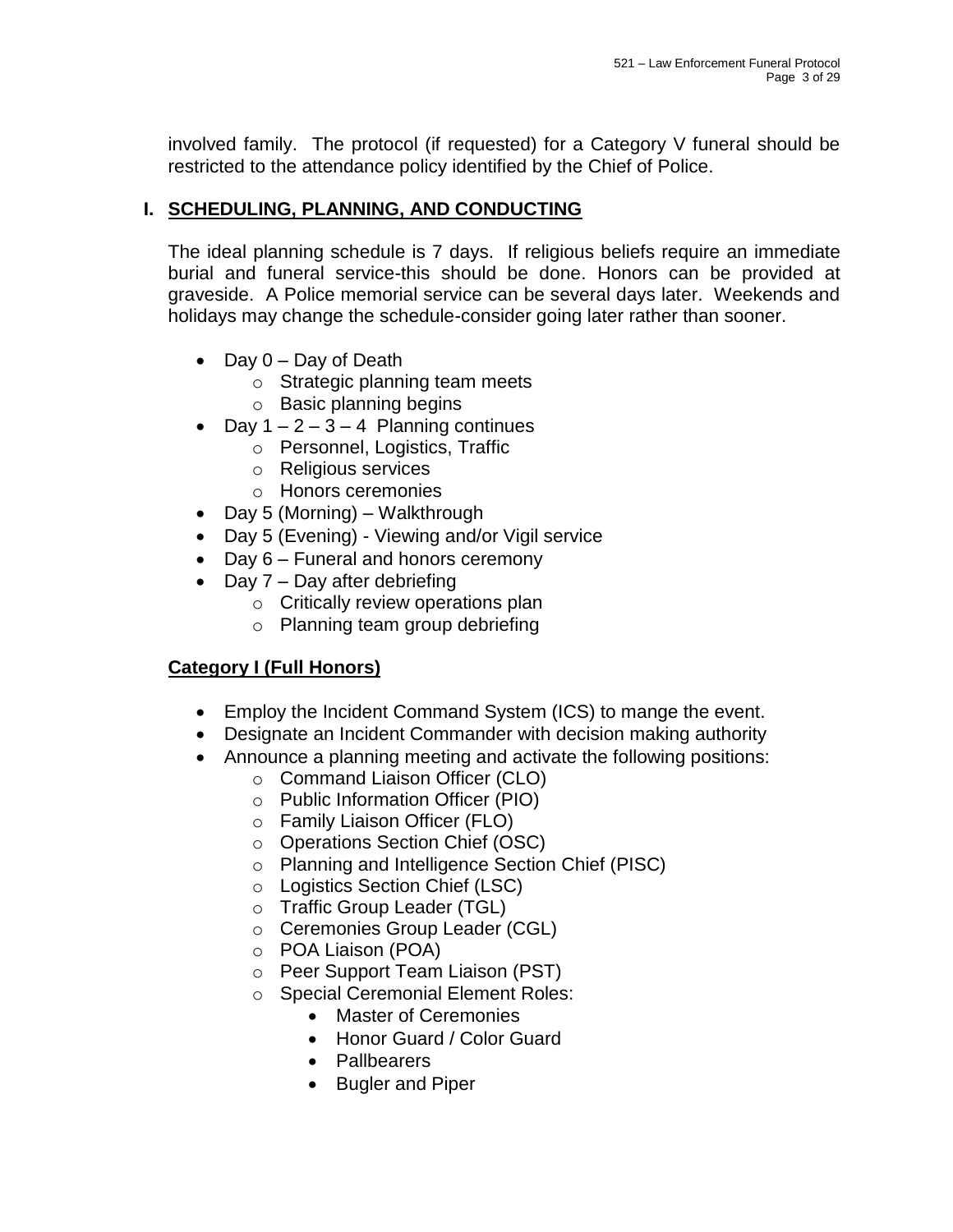- Rifle Squad
- Flyover Squadron
- Equestrian Squadron (Rider less Horse)
- *● If necessary some of these positions and/or their support staff may need to be staffed by the same person or by representatives from outside agencies.*

### **Position Descriptions and Responsibilities**

**Command Liaison Officer**: The CLO is assigned directly to the Incident Commander and is the initial point of contact for all outside agencies, dignitaries and VIPS. The CLO should:

- Facilitate the attendance of such persons;
- Advise such persons to make direct contact with the CLO upon arrival;
- Document the attendance of such persons and the size of their delegations;
- Ensure that the level of participation and visibility of such delegations is commensurate with the office represented;
- With prior clearance of the FLO, allow VIPs to personally express their condolences to the decedent's family on the day of the funeral;
- Maintain a journal of all activities;
- Submit all records of the attendance of such persons and delegations to the PISC prior to the incident debriefing.

**Public Information Officer:** The PIO is assigned to the Incident Commander and is the point of contact for all media outlets. The PIO should:

- Confer with the FLO regarding the completion of the Critical Injury / Death and Funeral Notice;
- Prepare a press release regarding the death of the employee and the subsequent ceremonial arrangements;
- Compose a brief biographical history of the deceased employee;
- Maintain a journal of all activities;
- Submit all documents to the Planning and Intelligence Section prior to the debriefing.

**Family Liaison Officer:** The FLO is a person chosen by the decedent's next of kin as the primary point of contact for the family on all matters relating to the death and funeral of the employee. Ideally all contact with the family should be through this person. *This is the most critical role in the Incident Command structure. It requires one of strong character who has a close bond with the*  family (it may or may not be a current employee, POA member or Peer Support *Team member.) The importance of finding the right person for this position outweighs any other issues that may arise.*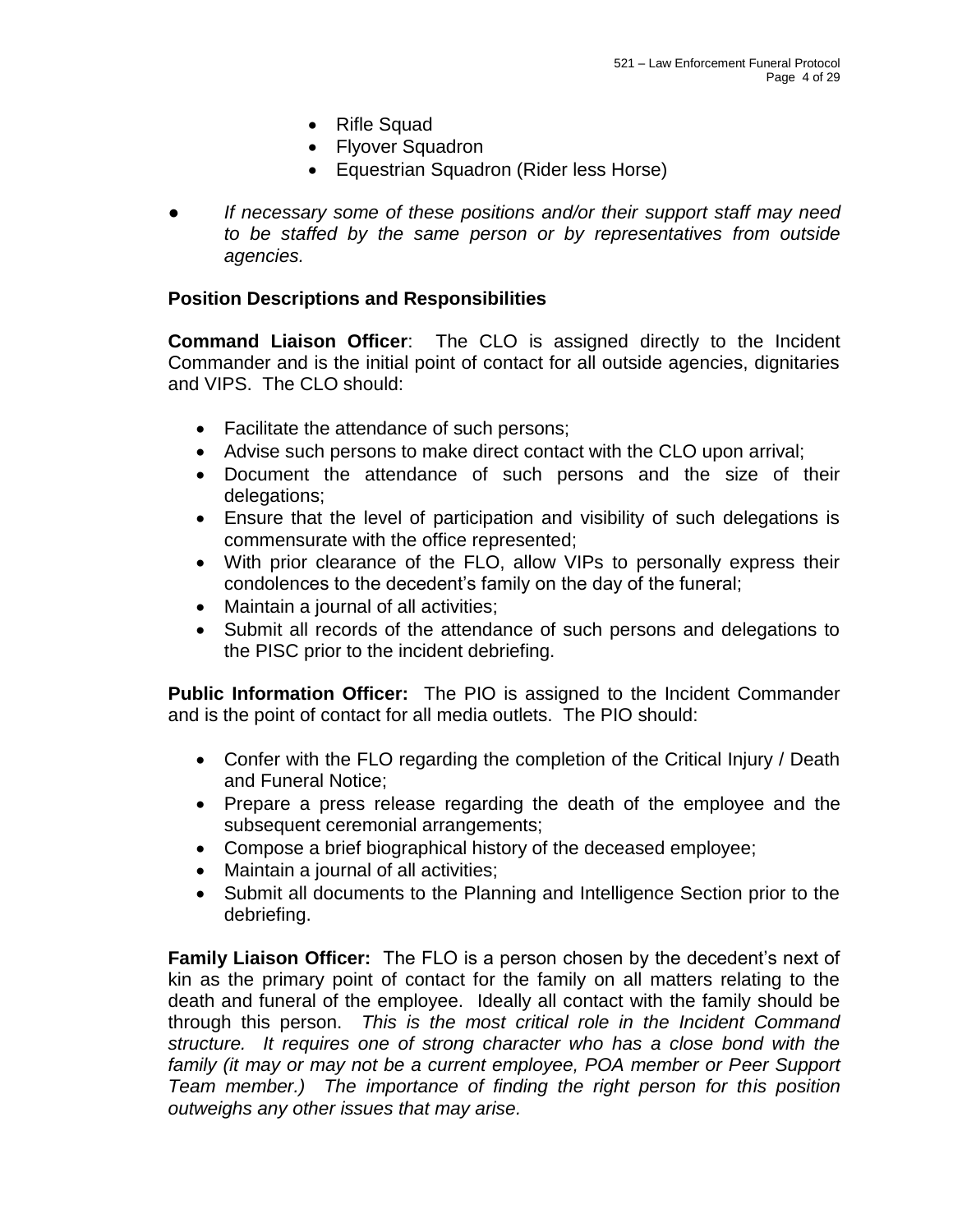The FLO should:

- Be with the decedents family as much as possible during the funeral period;
- Maintain routine contact with the Incident Commander;
- Ensure that the family's wishes relating to the funeral are communicated to the Incident Commander;
- Be a conduit for all incoming and outgoing family communication;
- Attend all planning meetings;
- Maintain a journal of all activities;
- Communicate the family's wishes on all matters directly to the mortuary, through the funeral director;
- If circumstances permit, arrange a visit, before the funeral, between the family and the Command Staff of the Department;
- Submit the journal to the Planning and Intelligence Section prior to the debrief;
- Attend the incident debriefing.

**Operations Section Chief**: The OSC will oversee the various facets of the funeral preparation and execution on behalf of the Incident Commander. The OSC should:

- Maintain contact with all activated segments of the Incident Command structure;
- Attend all planning meetings;
- Appoint a Mortuary Liaison to discharge the duties listed on the Mortuary Liaison Checklist; (Addendum #1)
- Appoint a House of Worship Liaison to discharge the duties listed on the House of Worship Checklist; (Addendum #2)
- Appoint a Cemetery Liaison to discharge the duties listed on the Cemetery Liaison Checklist; (Addendum #3)
- Exercise functional supervision over the progression of all funeral related events;
- Ensure that bomb sweeps are conducted at all venues prior to the arrival of personnel;
- Ensure that Special Response Team (SWAT) personnel are deployed at all venues prior to the arrival of personnel;
- Change and re-direct the Incident Action Plan as necessary;
- Maintain a journal of all activities;
- Submit the journal to the Planning and Intelligence Section prior to the debrief;
- Attend the incident debriefing.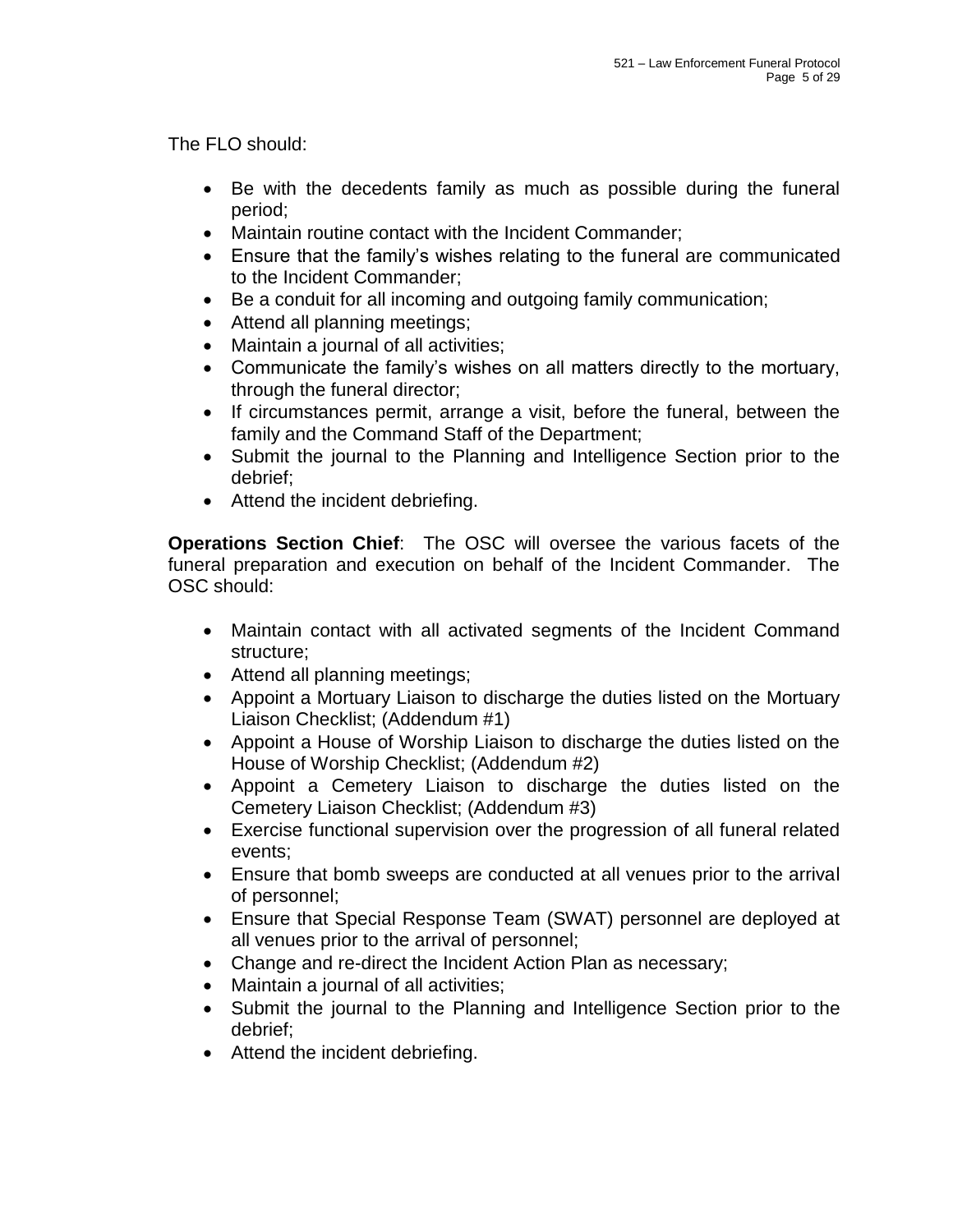**Planning and Intelligence Section Chief**: The PISC will oversee the conducting of all planning meetings, maintain all records and documentation and coordinate the participation of elements from within and without the Department that will be contributing technical expertise to the proceedings.

The PISC should:

- Announce and conduct an initial planning meeting;
- In conjunction with the Operations Section, identify an Operational Period;
- Compose a written Action Plan that allows sufficient time for all organizational components to complete assigned duties;
- Conduct a site survey at the house of worship and the cemetery with SRT (SWAT) and produce a security plan to include site and VIP protection;
- Establish and maintain contact with:
	- o The religious leader identified by the FLO;
	- o The Funeral Director
	- o The Benefits Counselor;
	- o The Department Psychologist
	- o A photographer for both venues the day of the funeral;
	- o An audio/video expert for the church and graveside ceremonies;
	- o Maintain a journal of all activities;
	- o Maintain copies of all written plans, diagrams, maps, etc.;
	- o Handle all correspondence;
	- o Monitor the weather;
	- o Collect and archive all journals, notes and documents;
	- o Conduct the incident debriefing;
	- o Prepare an after-action report.

**Logistics Section Chief:** The LSC is responsible for site security at all venues, the provision of all necessary supplies, procurement of certain key personnel and apparatus, operating a transportation detail to assist arriving and departing personnel, and assisting the family with the post-funeral reception. The LSC should:

- Arrange for the deployment of a tow truck at both venues the day of the funeral;
- Arrange for the deployment of a rescue ambulance at both venues the day of the funeral;
- Arrange for the deployment of portable toilets at all venues the day of the funeral;
- Arrange for the deployment of a catering truck at a suitable location the day of the funeral;
- Arrange for a canopy and sufficient chairs for the family at the cemetery;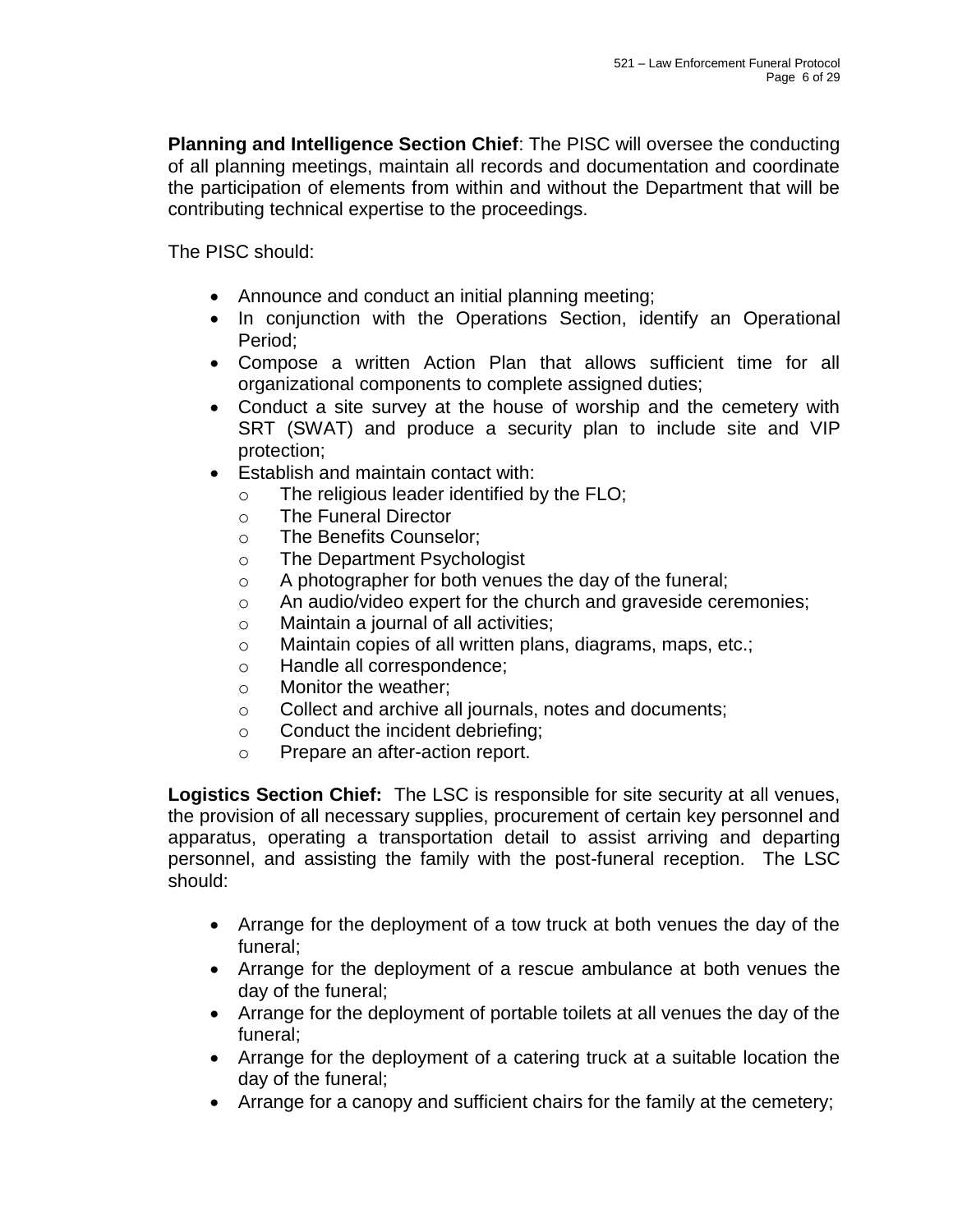- Arrange and supervise a transportation detail to assist persons attending from distant locales;
- Assist the TGS and CGS with obtaining all equipment and supplies necessary for the event;
- With concurrence of the FLO assist the family with a post-funeral reception;
- Ensure that all equipment and supplies are returned after the event;
- Maintain a journal of all activities;
- Submit the journal to the Planning and Intelligence Section prior to the debrief;
- Attend the incident debriefing.

**Traffic Group Supervisor**: Under the direction of the Operations Section it is the responsibility of the TGS to plan and coordinate all traffic related elements the day of the funeral. The TGS should:

- Attend all planning meetings;
- Diagram the parking facilities at the house of worship and the cemetery;
- Contact (through the CLO) all other jurisdictions that may be impacted during the funeral procession;
- Formulate a motorcade and parking plan for all venues;
- Obtain all items required to accomplish the Traffic Group mission (cones, delineators, barricades, flares, etc.);
- Submit all plans and related documentation to the PISC prior to the second planning meeting;
- Maintain a journal of all activities;
- Attend the incident debriefing.

**Ceremonies Group Leader**: Under the direction of the Operations Section it is the responsibility of the CGL to research, plan and execute all funeral related ceremonies. The CGL should:

- Establish a Church Ceremonies Team and designate a team leader;
- Establish a Cemetery Ceremonies team and designate a team leader;
- Meet the Funeral Director, the Cemetery Curator, the FLO and the religious leader at the cemetery well in advance of the internment and choreograph the graveside ceremonies;
- Ensure that the Master of Ceremonies is staffed by someone that is well versed in all facets of the program;
- Obtain a casket flag and white gloves;
- Confer with the FLO to ensure that the ceremony is planned in accordance with the wishes of the next of kin;
- Confer with the FLO to ensure that the location of the grave is satisfactory to the next of kin;
- Maintain contact with all involved parties for both ceremonies to include: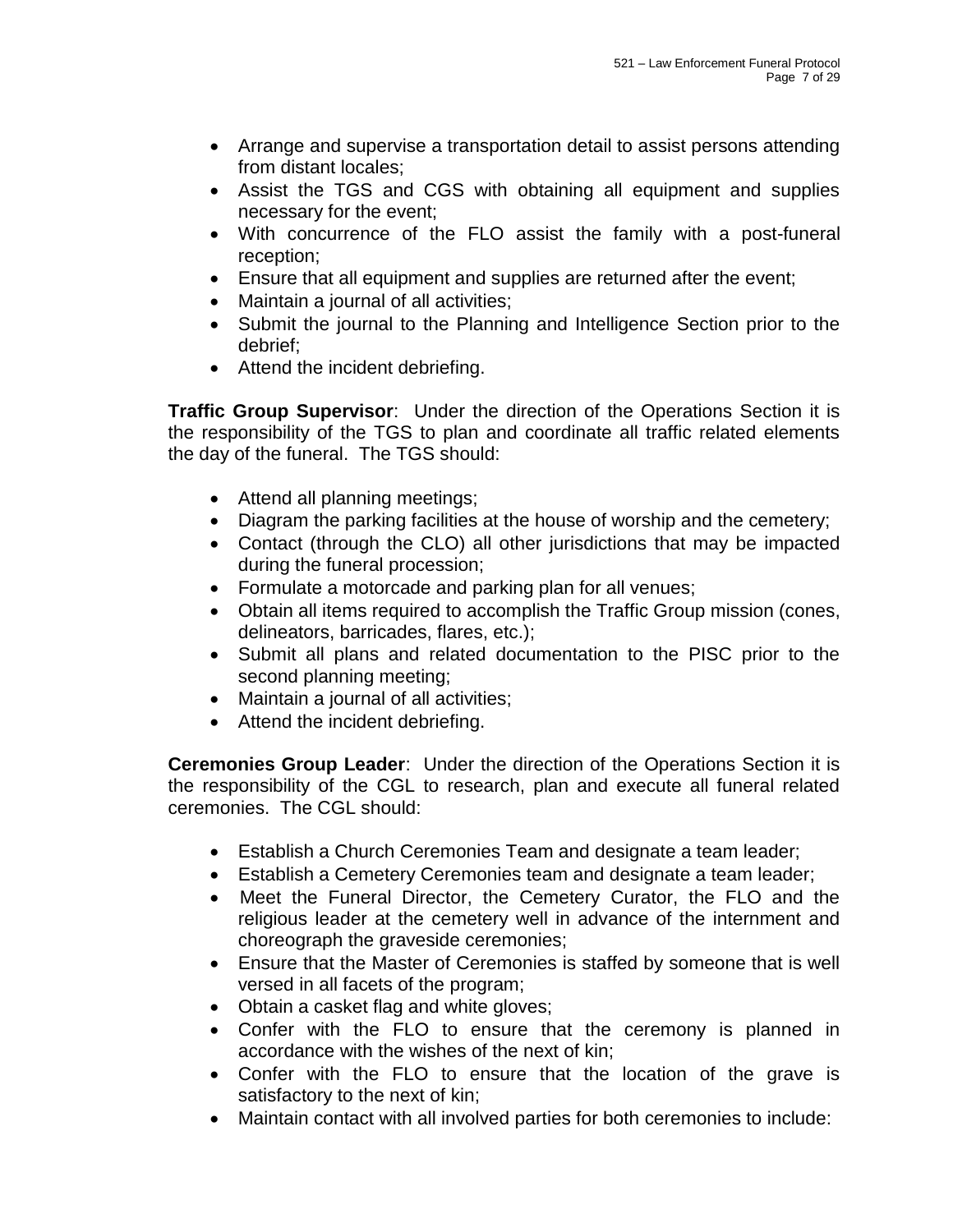- o Honor Guard and Color Guard;
- o Pallbearers;
- o Piper and Bugler;
- o Aerial squadron for flyover;
- o Equestrian Squadron;
- o Rifle Squad;
- Conduct dress rehearsals with all involved parties at both venues;
- Create a house of worship and cemetery plan/diagram;
- Confer with the TGS to ensure that arriving personnel are positioned in accordance with the parking plan;
	- o Ensure that all vehicles belonging to members of the ceremonial groups are positioned for rapid departure from the house of worship, to the cemetery, well in advance of the funeral motorcade;
- Oversee the conduct of the funeral services.

#### **POA Liaison / Peer Support Team Liaison:**

- Assist the FLO and the decedents family with matters related to the death such as benefits, insurance, policies, personal documentation, costs, etc.;
- Attend all planning meetings;
- Assist with funeral planning and arrangements.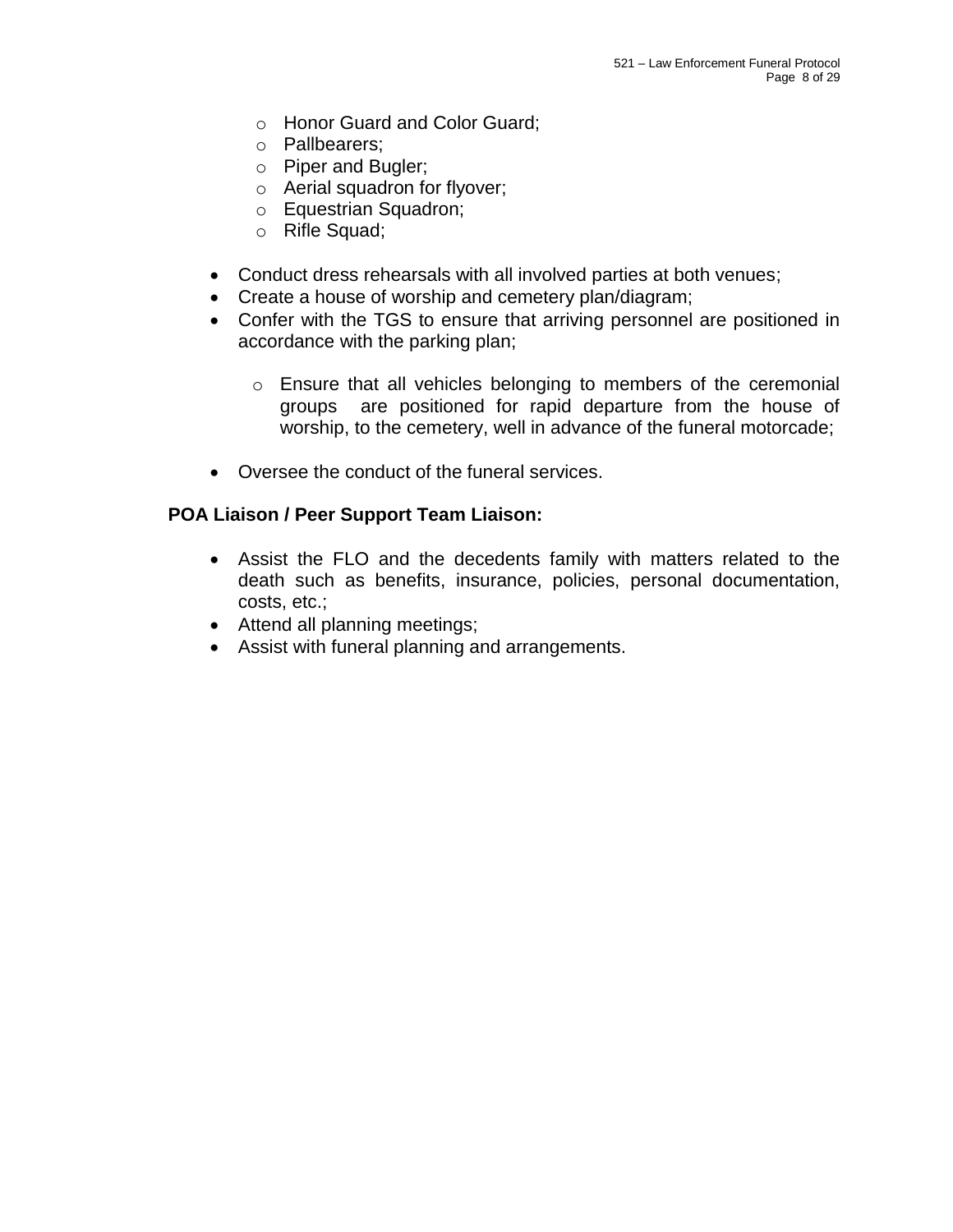Addendum #1

## **MORTUARY LIAISON CHECKLIST**

- $\Box$  In conjunction with the Family Liaison Officer and the family, identify the mortuary of preference.
- $\Box$  Record the exact name, address, telephone number and person to be contacted at the mortuary. The contact person should be one with decision making authority who should, as the primary point of contact, be available for all-hours contact for the duration of the event.
- $\Box$  Schedule a meeting at the mortuary with the immediate next of kin, Family Liaison Officer, Mortuary Liaison Officer, POA Liaison and the Funeral Director, to obtain first hand information regarding available services. The wishes of the next of kin regarding preparation of the body, i.e. open casket, religious symbols or personal keepsakes to be enclosed with the body at burial, etc. will be addressed at this meeting.
- $\Box$  With the concurrence of the next of kin, establish a viewing or prayer service schedule and inform the Officer in Charge of the Honor Guard of the date, place, and time.
- $\Box$  Coordinate with the Funeral Director for provision of limousines for the family on the day of the funeral.
- $\Box$  Verify that the mortuary will coordinate memorial folders, thank you cards, photographs, video, floral arrangements and the memorial book.
- $\Box$  The mortuary expects the family to provide:
	- o Social Security Number
	- o DD214 for honorably discharged veterans
	- $\circ$  Clothing for burial
	- o A list of pallbearers
	- o A photograph of the decedent
	- o Their identified preference for a cemetery plot
- $\Box$  Update the Operations Section Chief as necessary.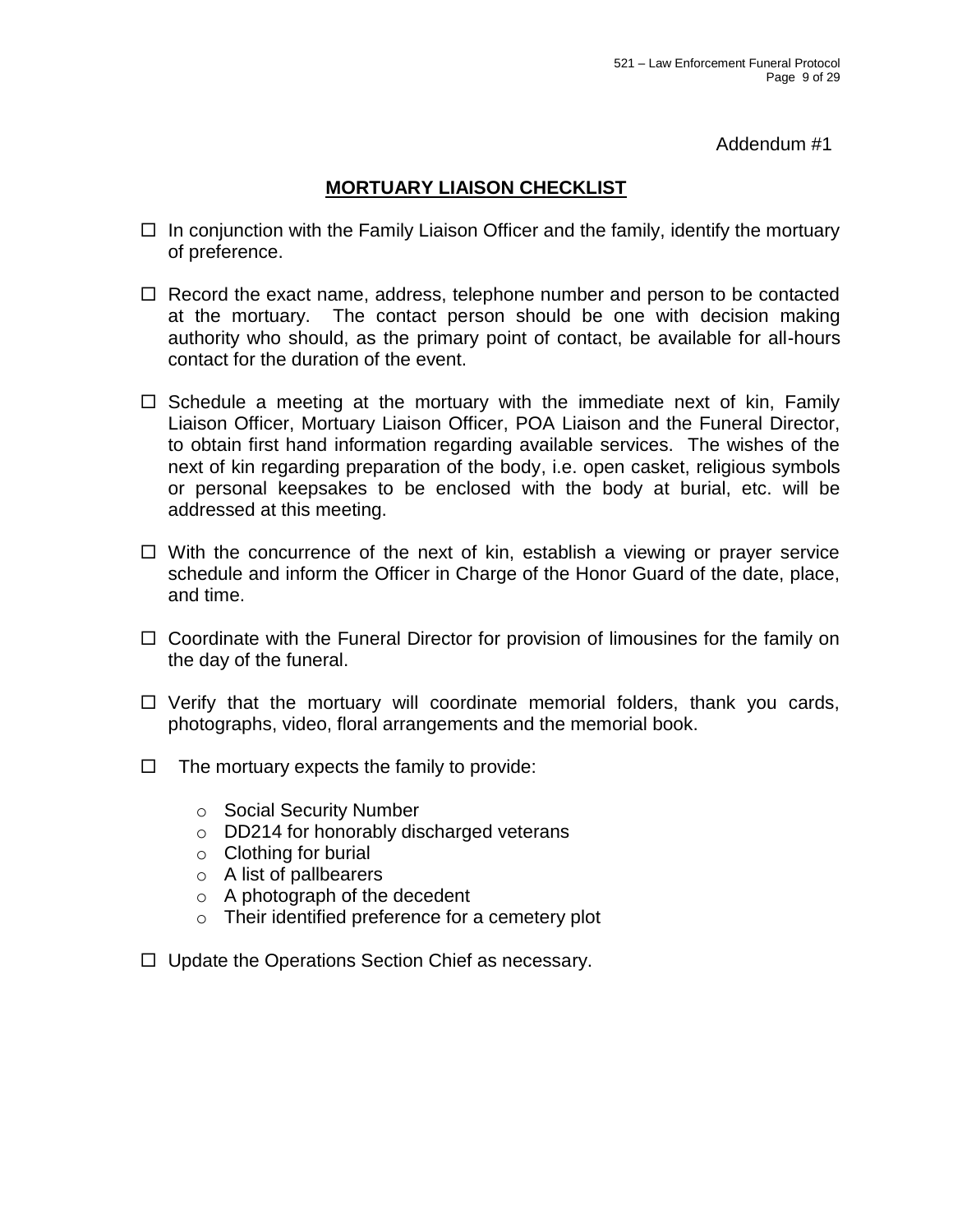#### Addendum #2

### **HOUSE OF WORSHIP CHECKLIST**

- $\Box$  Determine (through the Family Liaison Officer) the religious affiliation of the decedent and family.
- $\Box$  Determine (through the Family Liaison Officer) the exact name, address and telephone number for the house of worship preferred by the family.
- $\Box$  Contact the leader of the congregation and determine the seating capacity of the facility.
- $\Box$  Obtain a floor plan of the facility and a diagram of available parking.
- $\Box$  Meet with the leader of the congregation and compose a detailed list of the items or issues the Department is expected to handle, and a detailed outline of how the service is expected to evolve.
- $\Box$  Solicit the recommendations of the leader of the congregation for family and VIP seating.
- $\Box$  Set a tentative date and time for the service. Do not make a commitment. (Autopsies or other facets of the investigation may delay the release of the remains.)
- $\Box$  Prepare to brief the Incident Command Staff at the scheduled planning meeting.
- $\Box$  Advise the leader of the congregation that a Master of Ceremonies must be provided to choreograph all aspects of the worship service.
- $\Box$  Arrange for a dress rehearsal for all who will be participating inn the worship service (Ushers, Pall Bearers, Honor Guard, etc.)
- $\Box$  Consult with the Traffic Group Leader about the parking layout at the house of worship.
- $\Box$  Update the Operations Section Chief as necessary.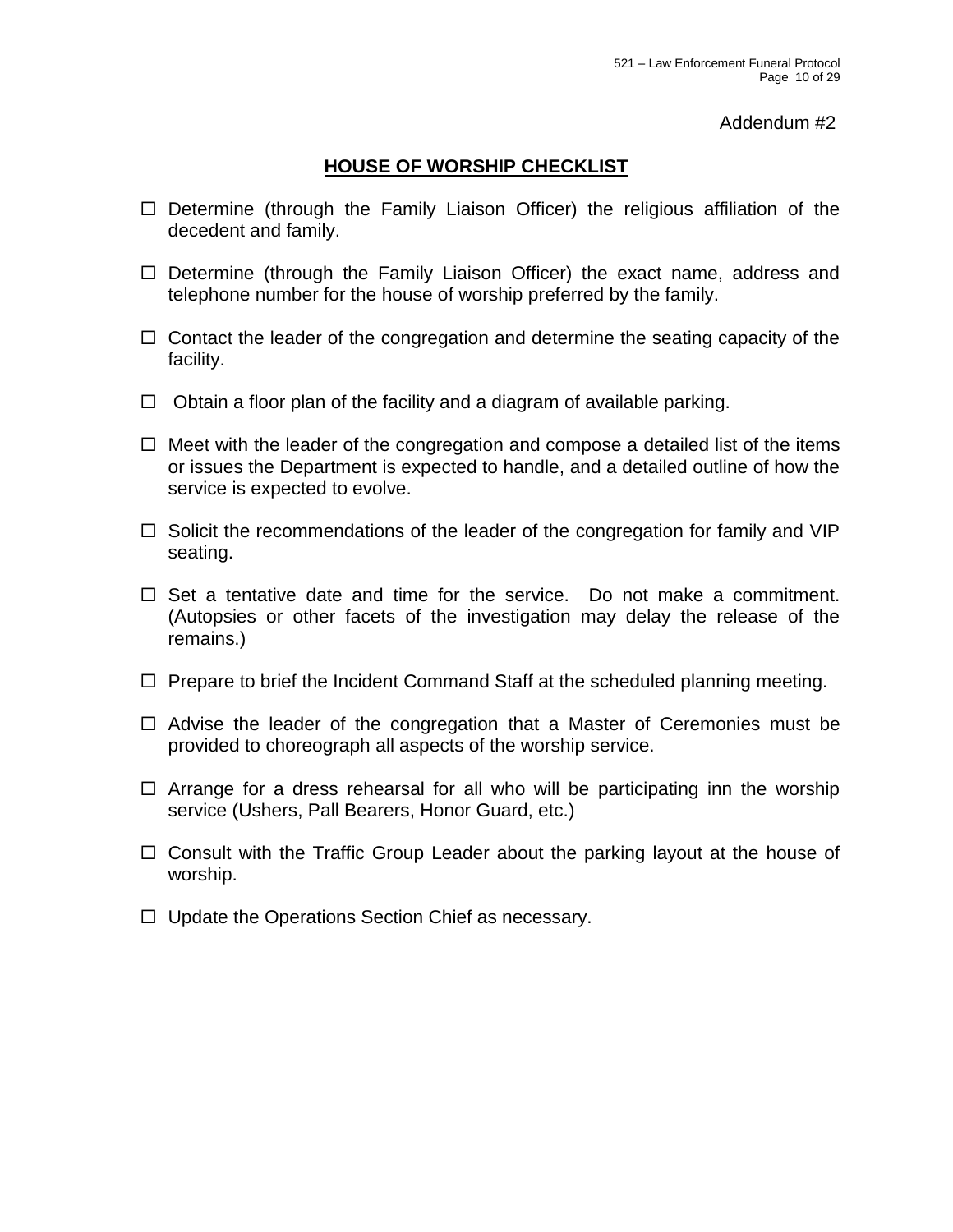#### Addendum #3

### **CEMETERY LIAISON CHECKLIST**

- $\Box$  Verify with cemetery personnel that no other burials are scheduled during the period that the police ceremonies are to occur.
- $\Box$  Obtain a map of the facility.
- $\Box$  Consult with the Cemetery Manager regarding recommendations for a traffic plan for a long procession.
- $\Box$  Consult with the Traffic Group Leader about the parking layout for the cemetery.
- $\Box$  In conjunction with the Ceremonies Group Leader, formulate a plan for a large formation of uniformed and plain clothes police personnel.
- $\Box$  Maintain contact with the Planning and Intelligence Section Chief which is responsible for monitoring the weather. Remain current on the status of the weather. The cemetery will need to arrange for shelters if necessary.
- $\Box$  Update the Operations Section Chief as necessary.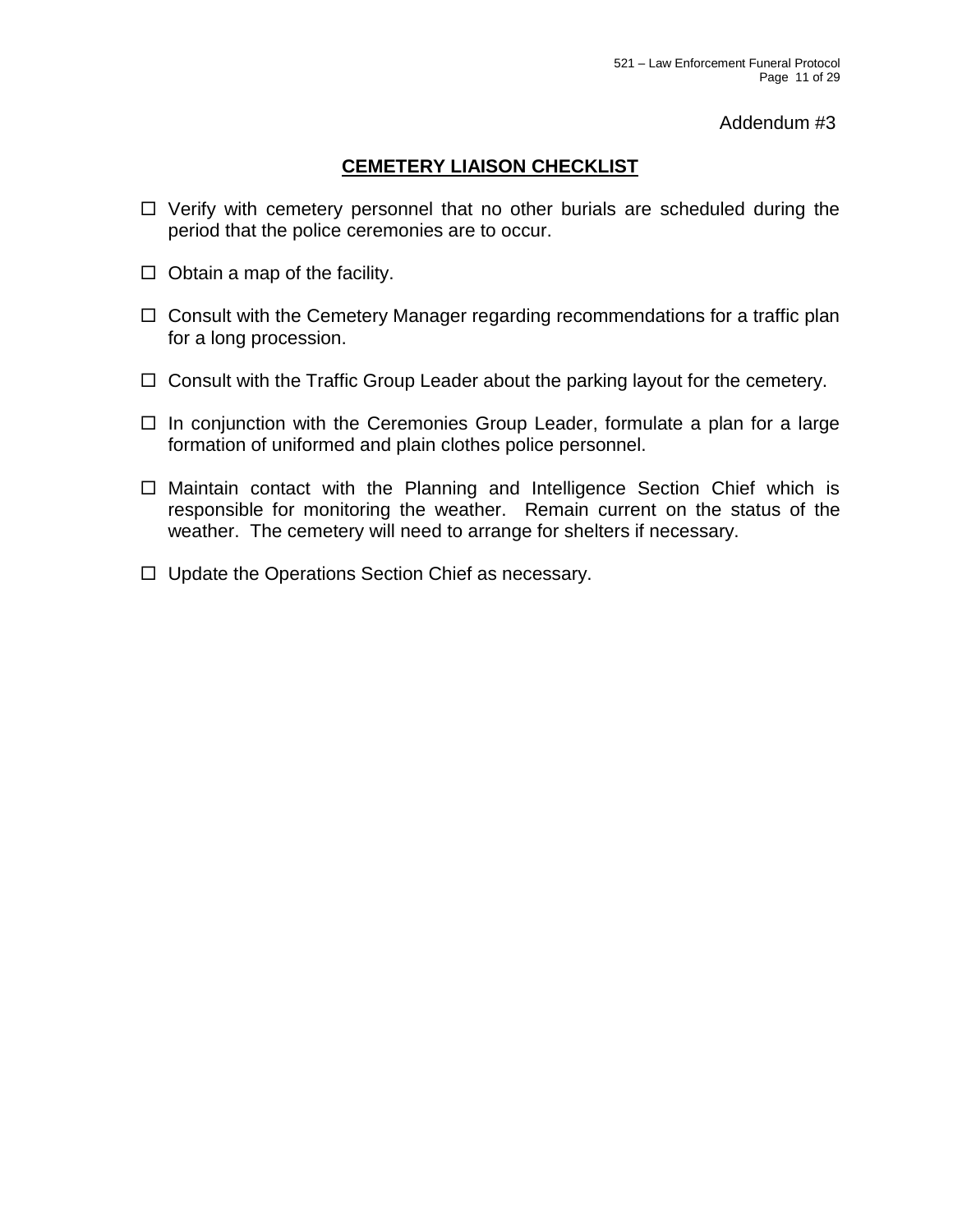

**POLICE DEPARTMENT** 

#### **EMERGENCY NOTIFICATION FORM**

This packet is to assist you and your family in the event of an emergency. The packet serves to render assistance to Department personnel entrusted with the responsibility of handling a life threatening injury or line-of-duty death. It documents your wishes and requests. You are strongly encouraged to review and complete this packet with family members.

### **THIS PACKET IS COMPLETELY CONFIDENTIAL.**

If you choose to fill it out, answer only those questions you wish and you may add any additional information you think is necessary. The La Mesa Police Department will hold this document in a sealed envelope, which will be put in your personnel file. Be assured that the contents will only be reviewed by Department personnel in the event of life-threatening injury or line-of-duty death. You are encouraged to review this packet on an annual basis to ensure that it is current and up to date.

This is the personal packet of

The packet was last updated on **EXALL** 

\_\_\_\_\_\_\_\_\_\_\_\_\_\_\_\_\_\_\_\_\_\_\_\_\_\_\_\_\_\_\_\_\_\_\_\_\_\_\_\_\_\_\_\_\_\_\_ \_\_\_\_\_\_\_

\_\_\_\_\_\_\_\_\_\_\_\_\_\_\_\_\_\_\_\_\_\_\_\_\_\_\_\_\_\_\_\_\_\_\_\_\_\_\_\_\_\_\_\_\_\_\_\_\_\_\_\_\_\_\_\_\_\_ \_\_

\_\_\_\_\_\_\_\_\_\_\_\_\_\_\_\_\_\_\_\_\_\_\_\_\_\_\_\_\_\_\_\_\_\_\_\_\_\_\_\_\_\_\_\_\_\_\_\_\_\_\_\_\_\_

In the event of life threatening injury or line-of-duty death, I request that this packet be reviewed by the following person(s)

and that the following person(s)

be responsible for going through my locker, desk, and any other work areas and be responsible for the disposition of my personal property that is found in those locations.

\_\_\_\_\_\_\_\_\_\_\_\_\_\_\_\_\_\_\_\_\_\_\_\_\_\_\_\_\_\_\_\_\_\_\_\_\_\_\_\_\_\_\_\_\_\_\_\_\_\_\_\_\_\_\_\_\_\_\_\_\_

Signed:

Date: <u>\_\_\_\_\_\_\_\_</u>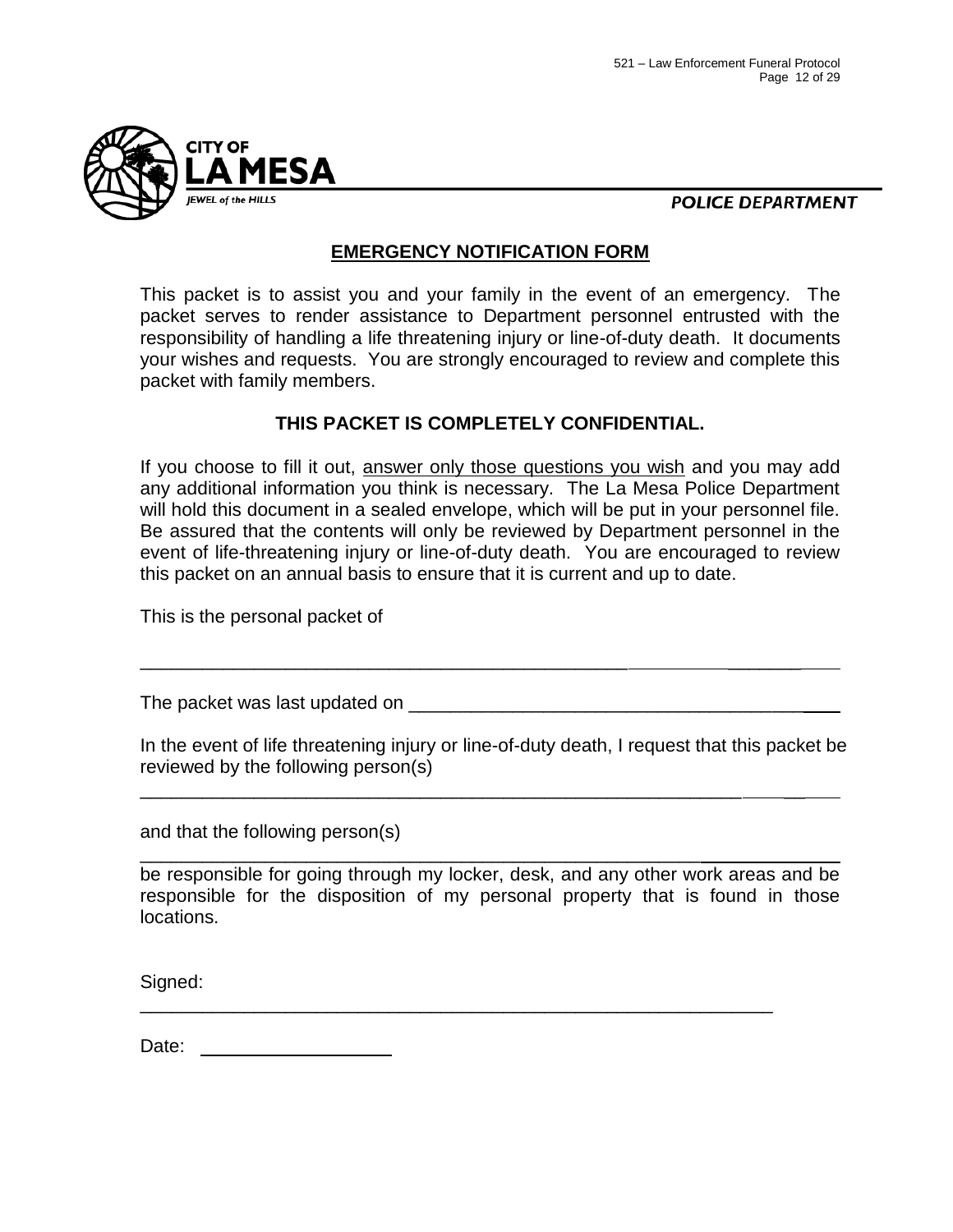## **AGENCY SHEET**

If the person completing this booklet is a law enforcement officer, this page can be completed and filed with your enforcement agency in your personnel file.

| Officer's Name: University                                                                                                                                                                                                           |                                         |       |                                                                                            |
|--------------------------------------------------------------------------------------------------------------------------------------------------------------------------------------------------------------------------------------|-----------------------------------------|-------|--------------------------------------------------------------------------------------------|
| Last                                                                                                                                                                                                                                 |                                         | First | Badge/ID Number                                                                            |
| Social Security Number: ___________________________________Date of Birth: __________________________                                                                                                                                 |                                         |       |                                                                                            |
| In case of death or serious injury, have a department representative contact:                                                                                                                                                        |                                         |       |                                                                                            |
|                                                                                                                                                                                                                                      | <u>Name Day Address Evening Address</u> |       | Phone                                                                                      |
|                                                                                                                                                                                                                                      |                                         |       |                                                                                            |
|                                                                                                                                                                                                                                      |                                         |       |                                                                                            |
|                                                                                                                                                                                                                                      |                                         |       |                                                                                            |
|                                                                                                                                                                                                                                      |                                         |       |                                                                                            |
| Former Spouse(s): <u>example and the set of the set of the set of the set of the set of the set of the set of the set of the set of the set of the set of the set of the set of the set of the set of the set of the set of the </u> |                                         |       |                                                                                            |
|                                                                                                                                                                                                                                      |                                         |       | like him (her) to accompany anyone sent to give injury/death notification to my family.    |
|                                                                                                                                                                                                                                      |                                         |       | I want <b>ware as the liaison officer with my family</b> .                                 |
| be aware of:                                                                                                                                                                                                                         |                                         |       | The following members of my family have health concerns that the department should         |
|                                                                                                                                                                                                                                      |                                         |       |                                                                                            |
| $Yes$ No $\_\_$                                                                                                                                                                                                                      |                                         |       | My family is aware of the beneficiaries listed on all my department insurance forms.       |
| my policies. Yes ______ No ______                                                                                                                                                                                                    |                                         |       | I have a letter written to my family explaining why I have named certain beneficiaries on  |
|                                                                                                                                                                                                                                      |                                         |       | I would like full law enforcement honors if killed in the line of duty. Yes _____No ______ |
| Suggested pallbearers:                                                                                                                                                                                                               |                                         |       |                                                                                            |
| <u> 1989 - Johann Barbara, martin amerikan per</u>                                                                                                                                                                                   |                                         |       |                                                                                            |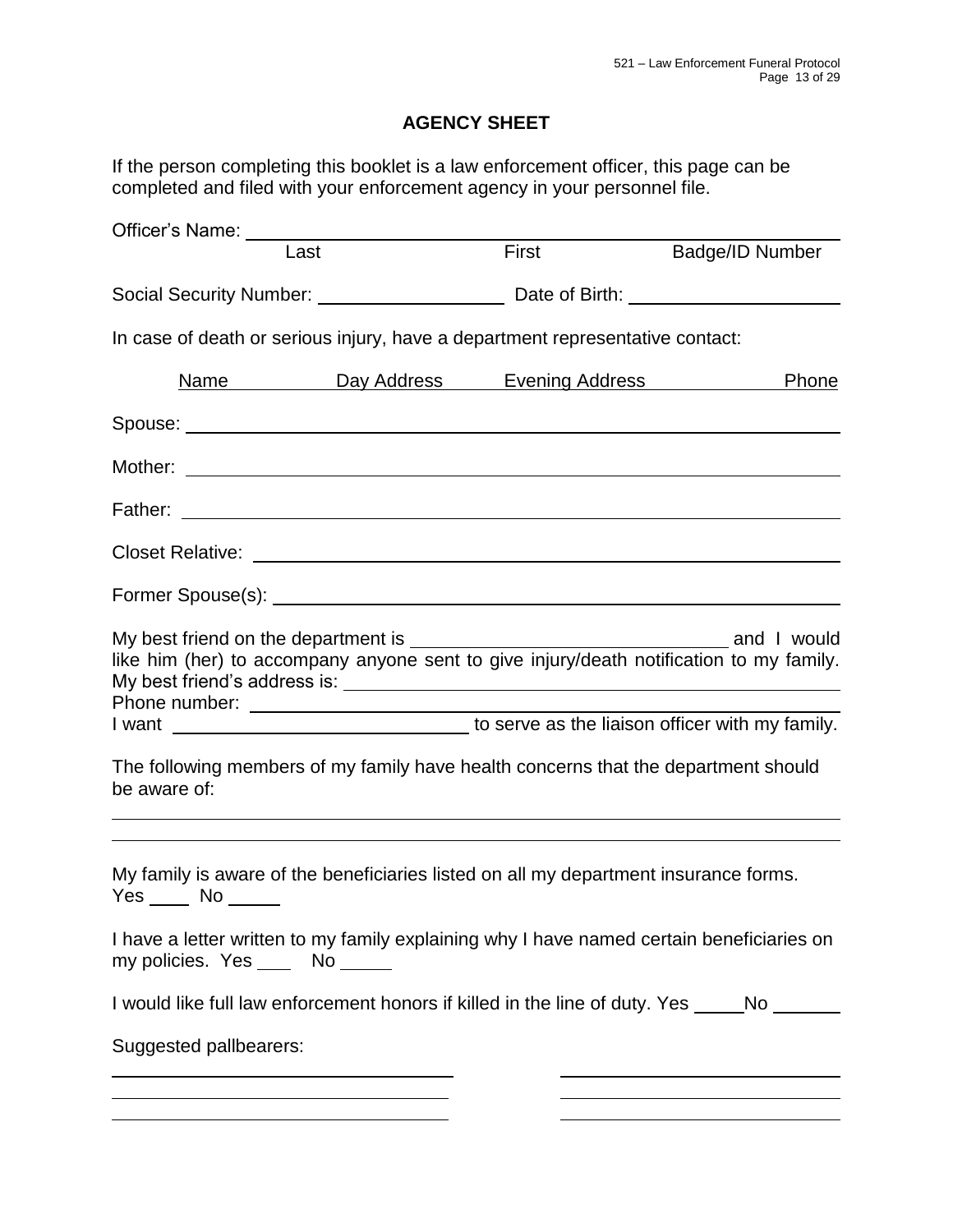#### **IN CASE OF EMERGENCY, THESE PEOPLE MUST BE NOTIFIED**

|                                                                                                                                                                                                                                      | Relationship: _______________________                                                                                 |  |
|--------------------------------------------------------------------------------------------------------------------------------------------------------------------------------------------------------------------------------------|-----------------------------------------------------------------------------------------------------------------------|--|
|                                                                                                                                                                                                                                      |                                                                                                                       |  |
| Home Phone: _________________________                                                                                                                                                                                                | Work Phone: <u>2008 - 2009 - 2009 - 2014</u>                                                                          |  |
|                                                                                                                                                                                                                                      | Relationship: _________________________                                                                               |  |
|                                                                                                                                                                                                                                      | the contract of the contract of the contract of the contract of the contract of                                       |  |
| Home Phone: ________________________                                                                                                                                                                                                 | Work Phone: ________________________                                                                                  |  |
|                                                                                                                                                                                                                                      | Relationship: ________________________                                                                                |  |
|                                                                                                                                                                                                                                      |                                                                                                                       |  |
| Home Phone: <u>New York Charles and Theory Charles and Theory Charles and Theory Charles and Theory Charles and Theory Charles and Theory Charles and Theory Charles and Theory Charles and Theory Charles and Theory Charles an</u> | Work Phone: __________________________                                                                                |  |
|                                                                                                                                                                                                                                      | Relationship: ________________________                                                                                |  |
|                                                                                                                                                                                                                                      |                                                                                                                       |  |
| Home Phone: ________________________                                                                                                                                                                                                 | Work Phone: _______________________                                                                                   |  |
| Name: Name: Name: Name: Name: Name: Name: Name: Name: Name: Name: Name: Name: Name: Name: Name: Name: Name: Name: Name: Name: Name: Name: Name: Name: Name: Name: Name: Name: Name: Name: Name: Name: Name: Name: Name: Name:        | Relationship: _________________________                                                                               |  |
|                                                                                                                                                                                                                                      | <u> 1989 - Johann Harry Harry Harry Harry Harry Harry Harry Harry Harry Harry Harry Harry Harry Harry Harry Harry</u> |  |
| Home Phone: _______________________                                                                                                                                                                                                  | Work Phone: ______________________                                                                                    |  |
|                                                                                                                                                                                                                                      |                                                                                                                       |  |
|                                                                                                                                                                                                                                      |                                                                                                                       |  |
| Home Phone: _________________________                                                                                                                                                                                                | Work Phone: _________________________                                                                                 |  |
|                                                                                                                                                                                                                                      | Relationship: ________________________                                                                                |  |
|                                                                                                                                                                                                                                      |                                                                                                                       |  |
| Home Phone: _________________________                                                                                                                                                                                                | Work Phone: _______________________                                                                                   |  |
|                                                                                                                                                                                                                                      | Relationship: __________________________                                                                              |  |
|                                                                                                                                                                                                                                      |                                                                                                                       |  |
| Home Phone: <u>_______________________</u>                                                                                                                                                                                           | Work Phone: ________________________                                                                                  |  |
| Name:                                                                                                                                                                                                                                |                                                                                                                       |  |
|                                                                                                                                                                                                                                      |                                                                                                                       |  |
| Home Phone: ________________________                                                                                                                                                                                                 | Work Phone: ________________________                                                                                  |  |
|                                                                                                                                                                                                                                      | Relationship: _______________________                                                                                 |  |
|                                                                                                                                                                                                                                      | <u> 1980 - Johann Stoff, deutscher Stoff, der Stoff, der Stoff, der Stoff, der Stoff, der Stoff, der Stoff, der S</u> |  |
| Home Phone: _______________________                                                                                                                                                                                                  | Work Phone: ________________________                                                                                  |  |
|                                                                                                                                                                                                                                      | Relationship: ________________________                                                                                |  |
|                                                                                                                                                                                                                                      | <u> 1989 - Johann Barnett, fransk konge og det forske forskellige og det forskellige og det forskellige og det f</u>  |  |
|                                                                                                                                                                                                                                      | Work Phone: ________________________                                                                                  |  |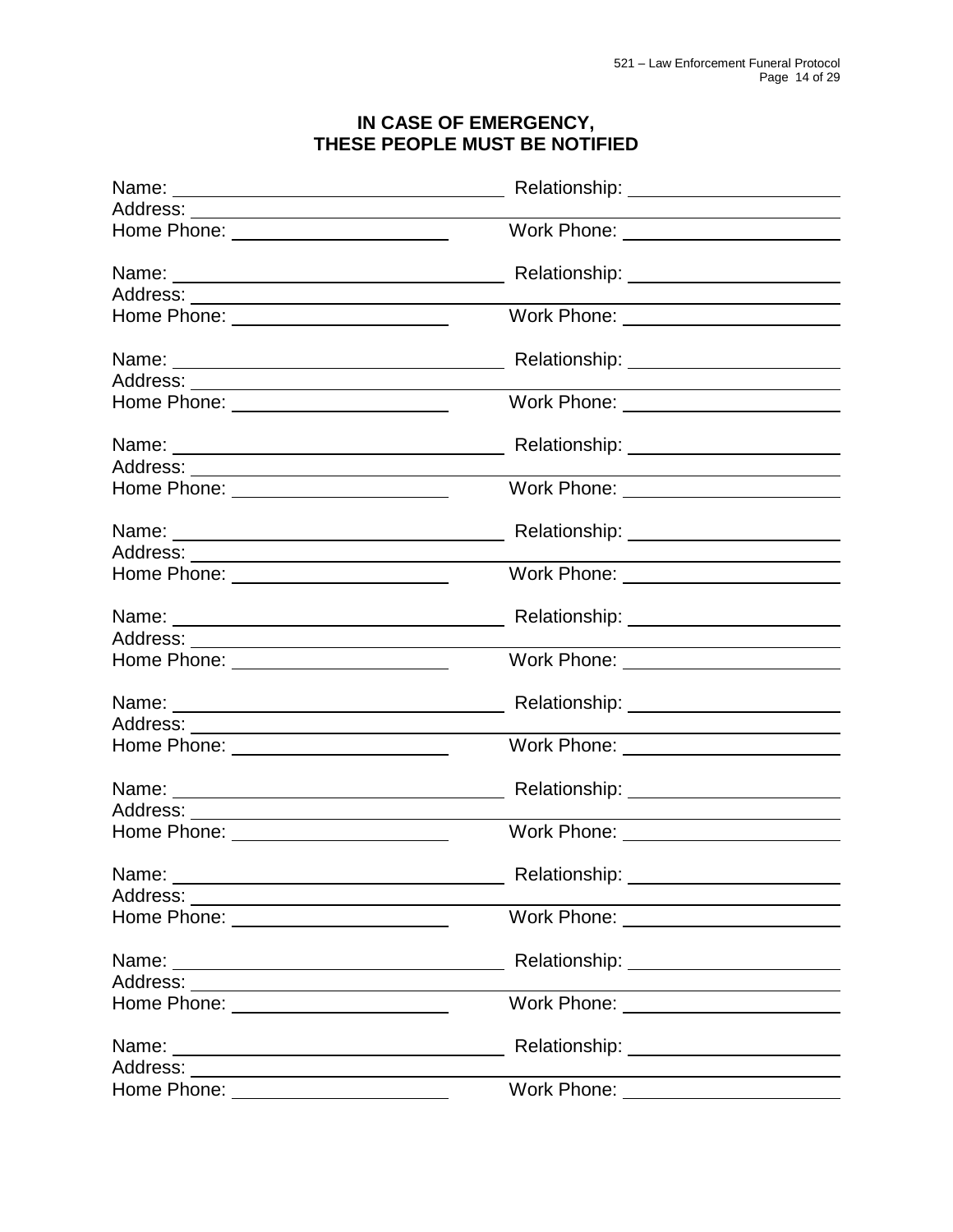## **IMPORTANT BUSINESS / PERSONAL CONTACTS**

| Phone:                                                                                                                           |  |
|----------------------------------------------------------------------------------------------------------------------------------|--|
|                                                                                                                                  |  |
|                                                                                                                                  |  |
|                                                                                                                                  |  |
|                                                                                                                                  |  |
|                                                                                                                                  |  |
| Phone:                                                                                                                           |  |
|                                                                                                                                  |  |
|                                                                                                                                  |  |
|                                                                                                                                  |  |
|                                                                                                                                  |  |
|                                                                                                                                  |  |
|                                                                                                                                  |  |
|                                                                                                                                  |  |
|                                                                                                                                  |  |
|                                                                                                                                  |  |
|                                                                                                                                  |  |
|                                                                                                                                  |  |
|                                                                                                                                  |  |
|                                                                                                                                  |  |
|                                                                                                                                  |  |
|                                                                                                                                  |  |
|                                                                                                                                  |  |
|                                                                                                                                  |  |
|                                                                                                                                  |  |
|                                                                                                                                  |  |
|                                                                                                                                  |  |
|                                                                                                                                  |  |
|                                                                                                                                  |  |
|                                                                                                                                  |  |
| Phone: <u>__________________________________</u>                                                                                 |  |
|                                                                                                                                  |  |
| Broker:<br><u> 1980 - Jan Samuel Barbara, martin da shekara 1980 - An tsara 1980 - An tsara 1980 - An tsara 1980 - An tsara </u> |  |
|                                                                                                                                  |  |
|                                                                                                                                  |  |
|                                                                                                                                  |  |
|                                                                                                                                  |  |
| Phone:<br><u> 1980 - Johann Barn, mars eta bainar eta bainar eta baina eta baina eta baina eta baina eta baina eta baina e</u>   |  |
|                                                                                                                                  |  |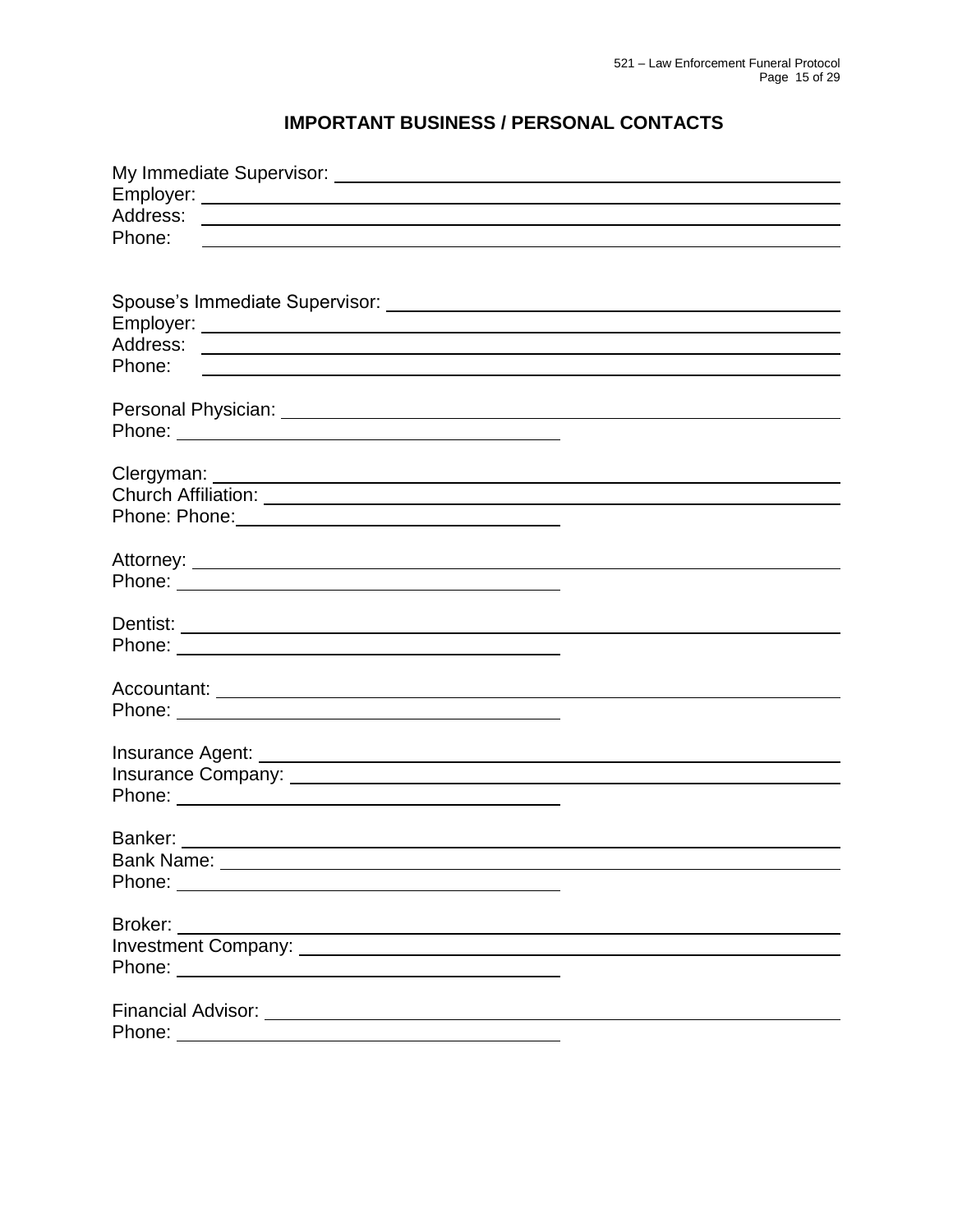## **PERSONAL DOCUMENTS/INFORMATION**

|                         | Children's birth certificates are located at: __________________________________ |
|-------------------------|----------------------------------------------------------------------------------|
|                         |                                                                                  |
| <b>Children's Names</b> | Date of Birth<br>Residence                                                       |
|                         |                                                                                  |
|                         |                                                                                  |
|                         |                                                                                  |
|                         |                                                                                  |
|                         |                                                                                  |
|                         | Discharged Date: ________________ Discharge papers located at: _________________ |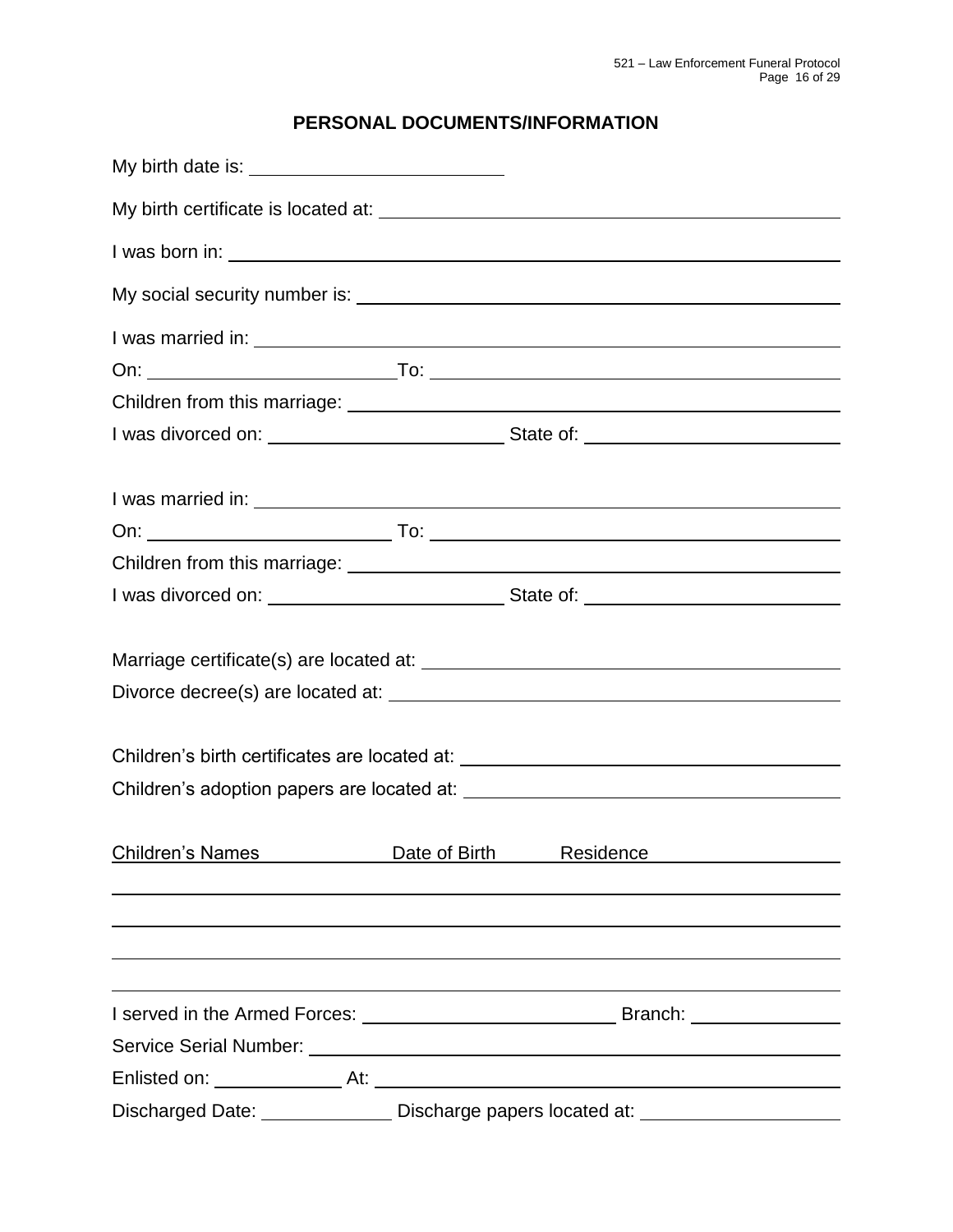## **Personal Information (continued)**

Husband's relatives and addresses: (If deceased, indicate after their name)

| 3.                                                                               |
|----------------------------------------------------------------------------------|
|                                                                                  |
| $4, \underline{\hspace{2cm}}$                                                    |
|                                                                                  |
|                                                                                  |
|                                                                                  |
| $6.$ $\overline{\phantom{a}}$                                                    |
|                                                                                  |
|                                                                                  |
|                                                                                  |
| Wife's relatives and addresses: (If deceased, indicate after their name)         |
|                                                                                  |
| ,我们也不会有什么。""我们的人,我们也不会有什么?""我们的人,我们也不会有什么?""我们的人,我们也不会有什么?""我们的人,我们也不会有什么?""我们的人 |
|                                                                                  |
| <u> 1989 - Andrea Andrew Maria (h. 1989).</u>                                    |
|                                                                                  |
|                                                                                  |
|                                                                                  |
|                                                                                  |
| 5.                                                                               |
| 6.                                                                               |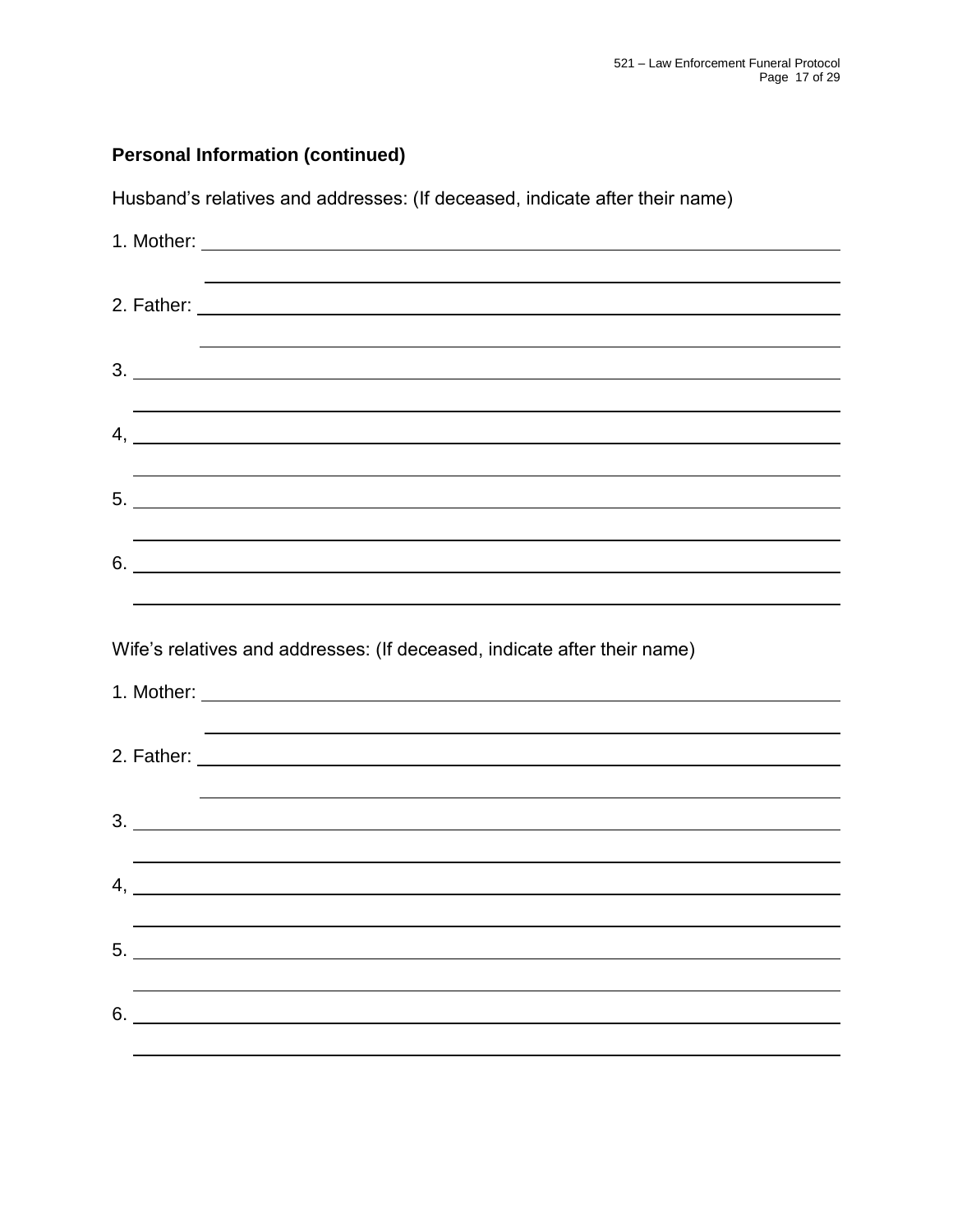| <b>Personal Information (continued)</b>                                                                                                                                                                                             |                                    |                                                   |  |  |  |  |
|-------------------------------------------------------------------------------------------------------------------------------------------------------------------------------------------------------------------------------------|------------------------------------|---------------------------------------------------|--|--|--|--|
| Grandchildren:                                                                                                                                                                                                                      |                                    |                                                   |  |  |  |  |
| Name Manne Date of Birth Their Parents                                                                                                                                                                                              |                                    |                                                   |  |  |  |  |
| <u> 1980 - Jan Samuel Barbara, martin din shekara ta 1980 - An tsara tsara tsara tsara tsara tsara tsara tsara t</u>                                                                                                                |                                    |                                                   |  |  |  |  |
|                                                                                                                                                                                                                                     |                                    |                                                   |  |  |  |  |
| People who have special meaning to me:                                                                                                                                                                                              |                                    |                                                   |  |  |  |  |
|                                                                                                                                                                                                                                     |                                    |                                                   |  |  |  |  |
|                                                                                                                                                                                                                                     |                                    |                                                   |  |  |  |  |
|                                                                                                                                                                                                                                     | <b>BENEFITS THROUGH EMPLOYMENT</b> |                                                   |  |  |  |  |
|                                                                                                                                                                                                                                     |                                    |                                                   |  |  |  |  |
|                                                                                                                                                                                                                                     |                                    |                                                   |  |  |  |  |
|                                                                                                                                                                                                                                     |                                    |                                                   |  |  |  |  |
|                                                                                                                                                                                                                                     |                                    |                                                   |  |  |  |  |
| The following benefits are provided through my employer:                                                                                                                                                                            |                                    |                                                   |  |  |  |  |
|                                                                                                                                                                                                                                     |                                    |                                                   |  |  |  |  |
| $3.$ 6.                                                                                                                                                                                                                             |                                    | <u> 1980 - Johann Barbara, martxa alemaniar a</u> |  |  |  |  |
| Health Care Coverage Provider: _________                                                                                                                                                                                            |                                    |                                                   |  |  |  |  |
| Dental Care Provider: <u>New York: Phone:</u> Policy #: New York: New York: New York: New York: New York: New York: New York: New York: New York: New York: New York: New York: New York: New York: New York: New York: New York: N |                                    |                                                   |  |  |  |  |
|                                                                                                                                                                                                                                     |                                    |                                                   |  |  |  |  |
| Disability Insurance Provider: ________                                                                                                                                                                                             |                                    |                                                   |  |  |  |  |

Files bearing employment documents are located at: \_\_\_\_\_\_\_\_\_\_\_\_\_\_\_\_\_\_\_\_\_\_\_\_\_\_\_\_\_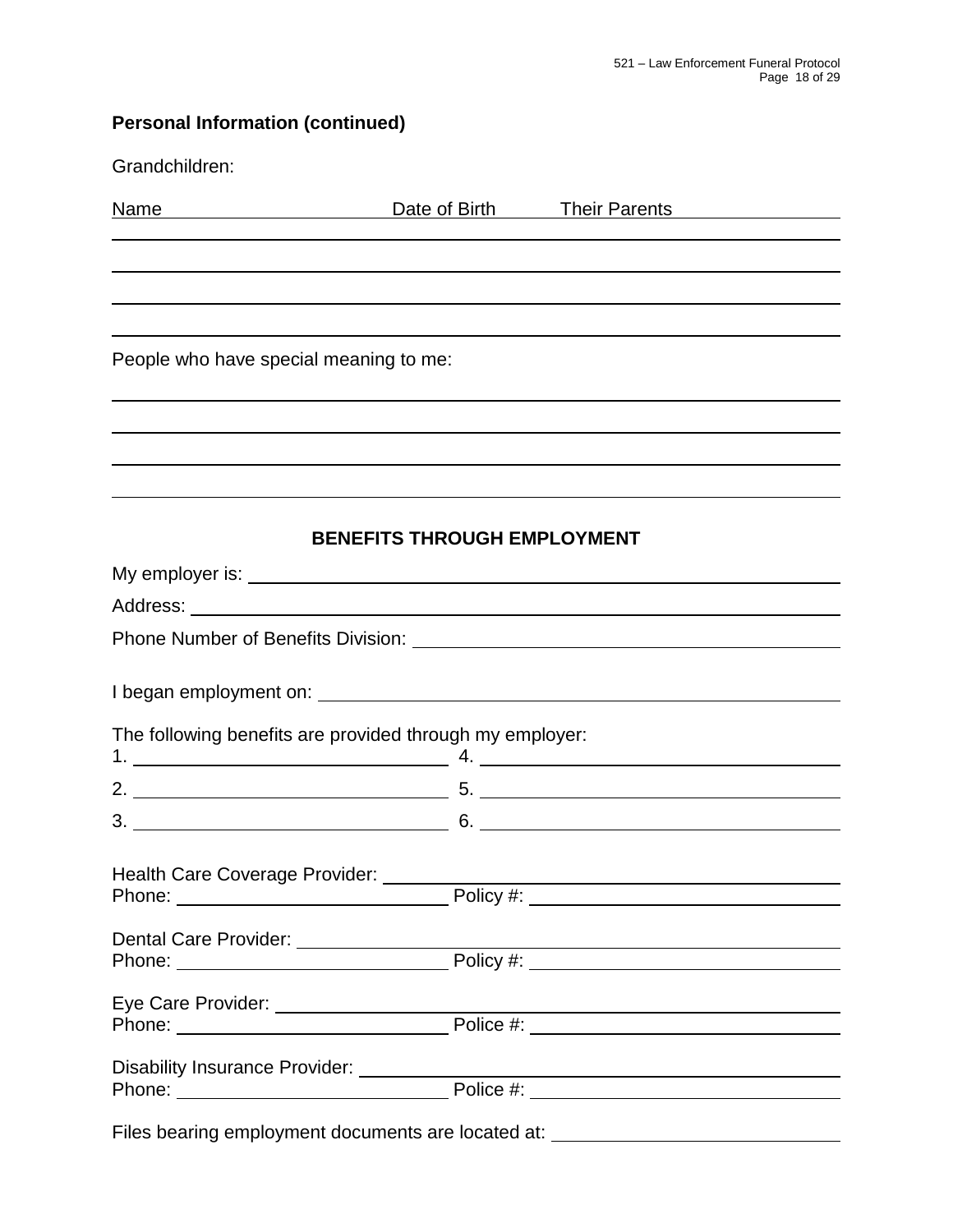## **BANK ACCOUNTS AND INVESTMENTS**

| Certificate is kept at:<br><u>Certificate</u> is kept at: |  |
|-----------------------------------------------------------|--|
|                                                           |  |
|                                                           |  |
|                                                           |  |
|                                                           |  |
|                                                           |  |
|                                                           |  |
|                                                           |  |
|                                                           |  |
|                                                           |  |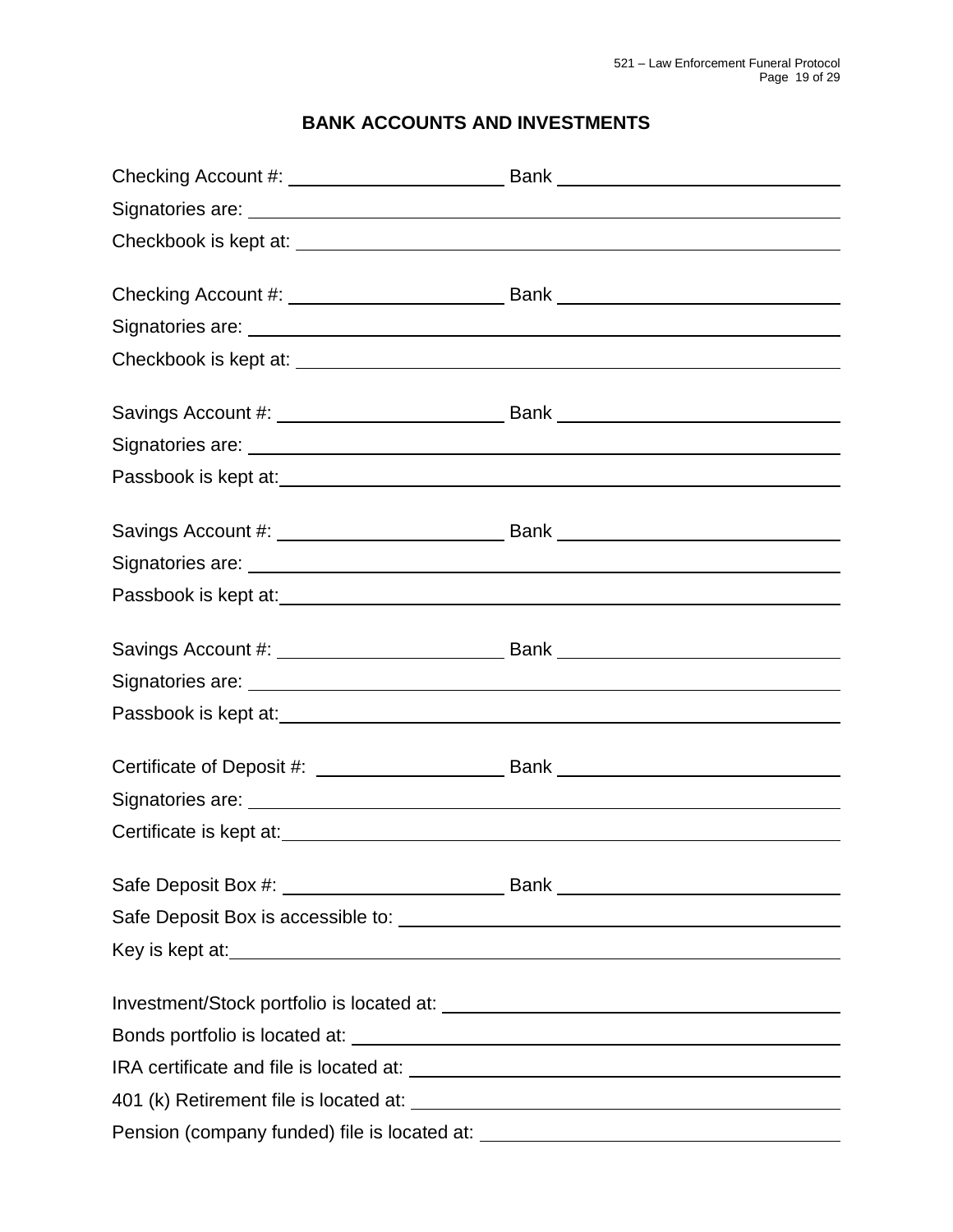## **MEDICAL AND DISABILITY INSURANCE**

| Medical Insurance is provided to me through my work. Yes _______ No _______          |
|--------------------------------------------------------------------------------------|
| This is the name of the office/person at my place of employment regarding medical    |
|                                                                                      |
|                                                                                      |
| I have personally acquired medical insurance through the following companies:        |
|                                                                                      |
| You may need to talk with the State Workers' Compensation office at: ___________     |
|                                                                                      |
| <b>CREDIT CARDS</b>                                                                  |
| I have credit cards with the following companies:                                    |
| <b>Account Number Location of Statements</b><br>Is Insurance Provided?<br>Name       |
|                                                                                      |
|                                                                                      |
| <b>TAX RETURNS</b>                                                                   |
| Copies of my income tax returns are located at: ________________________________     |
| Current withholding tax forms and receipts received from my employer are located at: |

All worksheets and evidence in support of the returns are attached to the returns:

Yes \_\_\_\_\_ No \_\_\_\_\_ Worksheets are located at: \_\_\_\_\_\_\_\_\_\_\_\_\_\_\_\_\_\_\_\_\_\_\_\_\_\_\_\_\_\_\_\_\_\_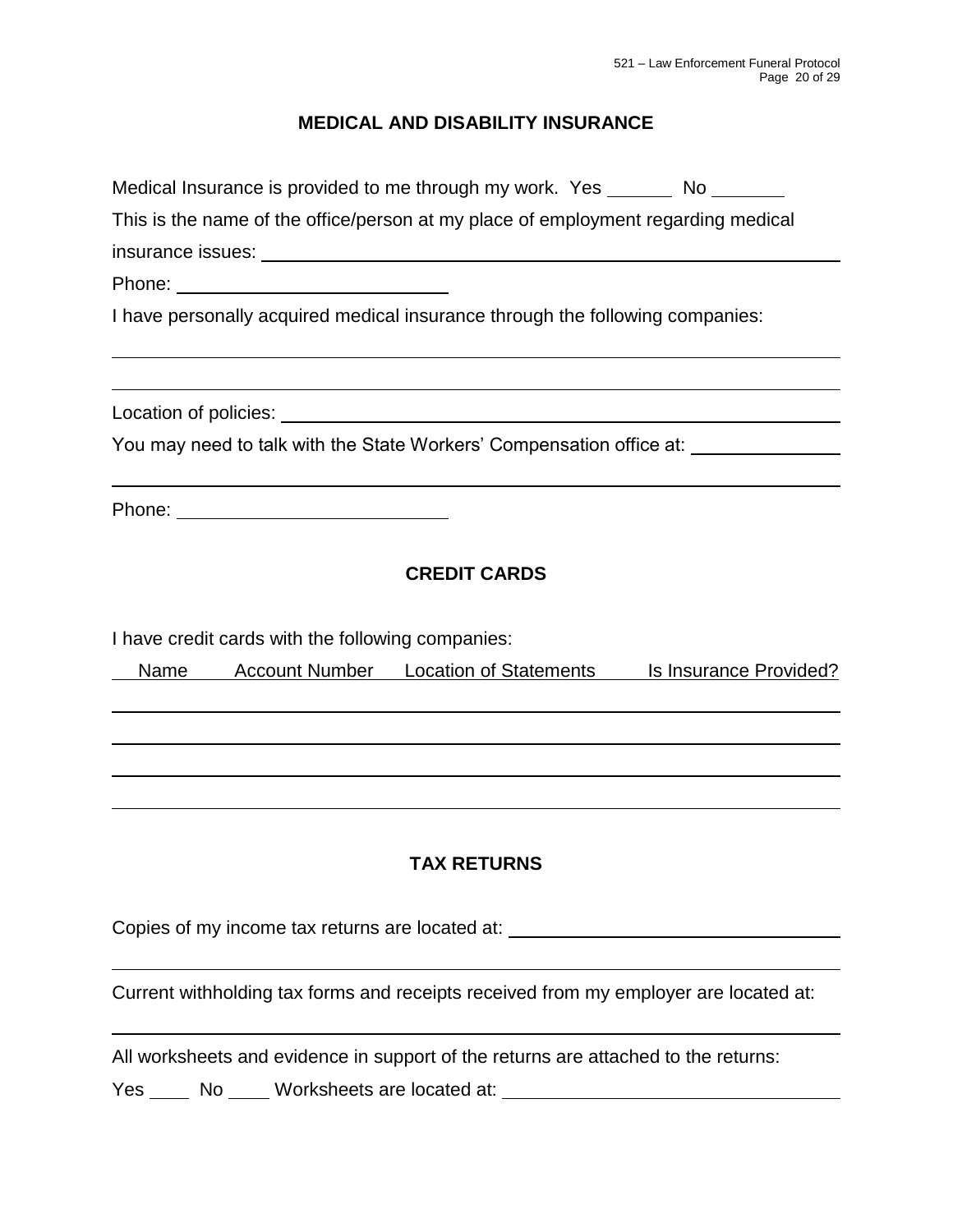## **MY PERSONAL BUSNESS VENTURES**

| I own or have an interest in (name of business): _______________________________                                                                                                                                               |
|--------------------------------------------------------------------------------------------------------------------------------------------------------------------------------------------------------------------------------|
|                                                                                                                                                                                                                                |
|                                                                                                                                                                                                                                |
|                                                                                                                                                                                                                                |
| The contract concerning the business arrangement is located at:                                                                                                                                                                |
|                                                                                                                                                                                                                                |
| Tax papers for the business are located at: The state of the state of the state of the state of the state of the state of the state of the state of the state of the state of the state of the state of the state of the state |
| <b>REAL ESTATE</b>                                                                                                                                                                                                             |
|                                                                                                                                                                                                                                |
| I own my own residence: Yes______ No ______                                                                                                                                                                                    |
|                                                                                                                                                                                                                                |
|                                                                                                                                                                                                                                |
|                                                                                                                                                                                                                                |
|                                                                                                                                                                                                                                |
| The mortgage agreement carried life insurance coverage: Yes: No ______                                                                                                                                                         |
|                                                                                                                                                                                                                                |
|                                                                                                                                                                                                                                |
|                                                                                                                                                                                                                                |
| I own other real estate at: (list addresses)                                                                                                                                                                                   |
|                                                                                                                                                                                                                                |
|                                                                                                                                                                                                                                |
|                                                                                                                                                                                                                                |

Deeds, mortgage information, tax documents and payment records are located at: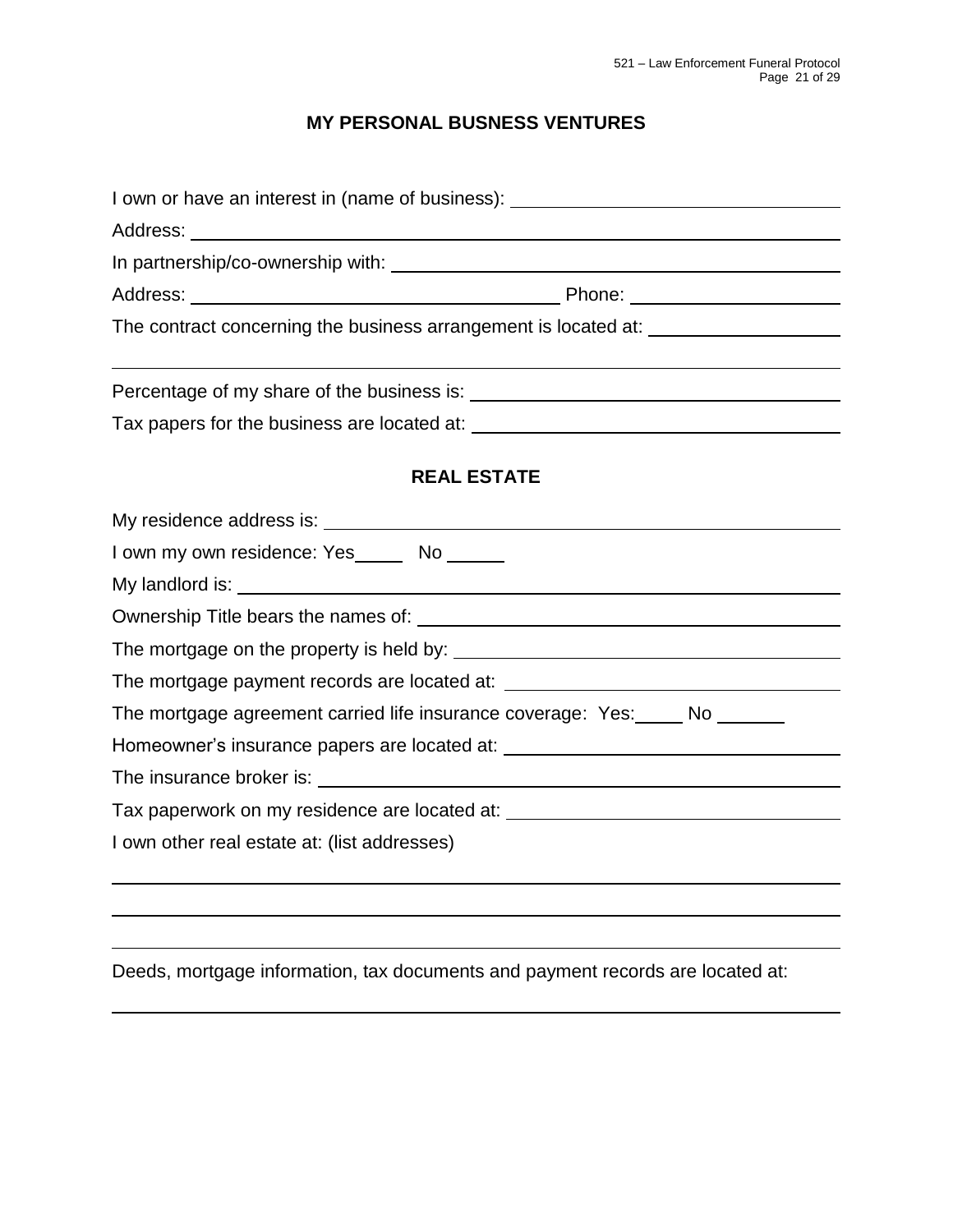## **TRUST FUNDS**

| I have established a living trust for the benefit of: ___________________________                          |  |  |  |  |
|------------------------------------------------------------------------------------------------------------|--|--|--|--|
|                                                                                                            |  |  |  |  |
|                                                                                                            |  |  |  |  |
|                                                                                                            |  |  |  |  |
|                                                                                                            |  |  |  |  |
| I am a beneficiary under a trust established by: _______________________________                           |  |  |  |  |
|                                                                                                            |  |  |  |  |
|                                                                                                            |  |  |  |  |
|                                                                                                            |  |  |  |  |
| PERSONAL DEBTORS AND CREDITORS                                                                             |  |  |  |  |
|                                                                                                            |  |  |  |  |
|                                                                                                            |  |  |  |  |
| Exclusive of secured loans, I owe to the following: ____________________________                           |  |  |  |  |
|                                                                                                            |  |  |  |  |
| I have the following loans covered by borrowers' life insurance:                                           |  |  |  |  |
|                                                                                                            |  |  |  |  |
| Copies of notes, loan agreements and receipts are located at:                                              |  |  |  |  |
| Are there any laws suits you are involved in either as the plaintiff or defendant?<br>$Yes$ No $\_\_\_\_\$ |  |  |  |  |
|                                                                                                            |  |  |  |  |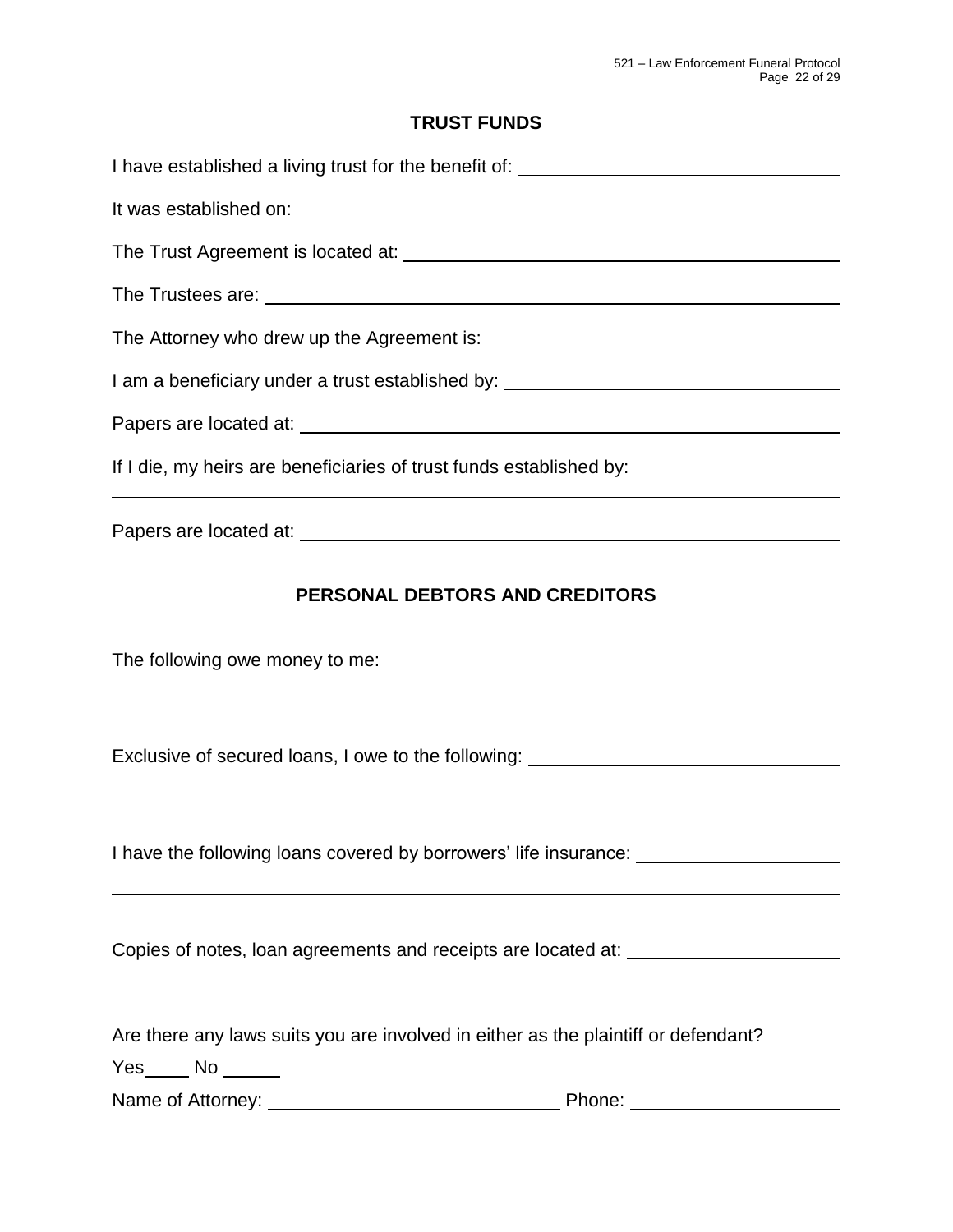## **HOMEOWNER'S AND MORTGAGE INSURANCE**

| <b>Company</b> |       | Contact | Phone                                 | Location of paperwork                                |
|----------------|-------|---------|---------------------------------------|------------------------------------------------------|
|                |       |         |                                       |                                                      |
|                |       |         |                                       |                                                      |
|                |       |         | <b>AUTOMOBILES AND AUTO INSURANCE</b> |                                                      |
| Make           | Model | Year    | Registered to                         | <b>Status of Ownership</b>                           |
|                |       |         |                                       |                                                      |
|                |       |         |                                       |                                                      |
|                |       |         |                                       |                                                      |
|                |       |         |                                       |                                                      |
|                |       |         |                                       |                                                      |
|                |       |         |                                       |                                                      |
|                |       |         |                                       | BOATS, TRAILERS, OR OTHER MOTOR CRAFTS AND INSURANCE |
| Make           | Model | Year    | Registered to                         | <b>Status of Ownership</b>                           |

# **OTHER INSURANCE**

Often credit cards, credit unions, travel agencies, etc., carry insurance policies on clients. List various sources that provide this benefit: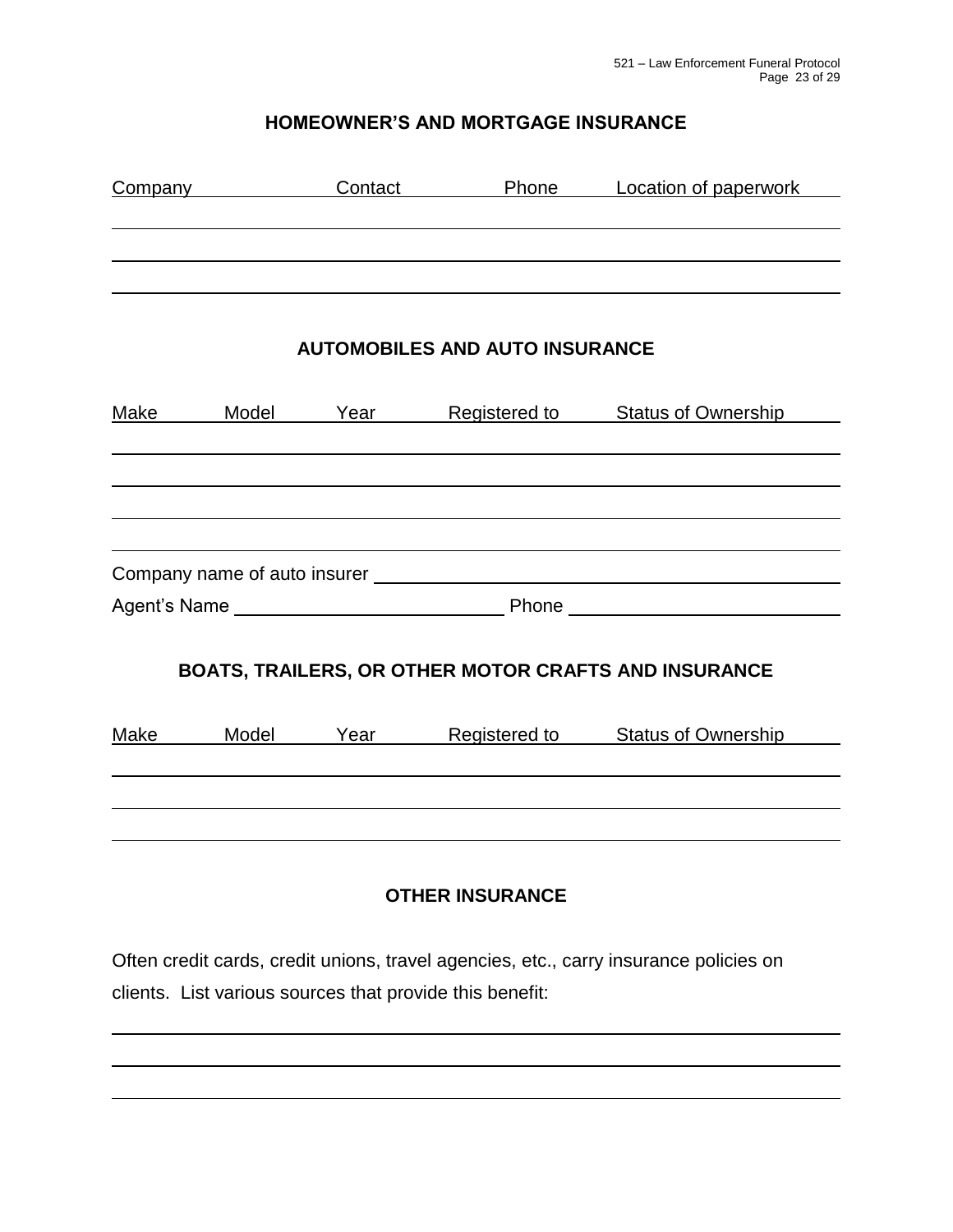### **MY LIVING WILL**

Individuals may execute a "living will" that instructs family members and physicians to not take extraordinary steps to continue your life on life-support machines. You should investigate the legality of the "living will" within your state and take steps to execute the "living will" if you do not chose to be kept alive through mechanical means.

I have not executed a "living will"

I have executed a "living will"

Since copies of living wills may not be acceptable in some states, an *original, signed* copy of my living will is readily accessible at:

Additional copies of my "living will" are on file with my personal physician, attorney, and with my will.

#### **MY WILL**

Your will should address special requests on how you would like insurance money to be spent, who you would like to have your prized possessions, etc. By providing this information in a will, your wishes can be upheld in court. Otherwise, your primary beneficiary will have total control of your assets/possessions. However, if this information is not included in your will, there is a section in this handbook for that information to be provided.

I do not have a will. (Often time's families incur additional emotional, legal and financial burdens when a loved one dies without having executed a will. We strongly suggest this be a task that you address as soon as possible.)

I have a will that is located at:

| The Attorney who handled my will is |  |  |
|-------------------------------------|--|--|
| at the law firm of                  |  |  |
| Phone number:                       |  |  |
|                                     |  |  |

My last will is dated:

The Executor is: **The Executor is:**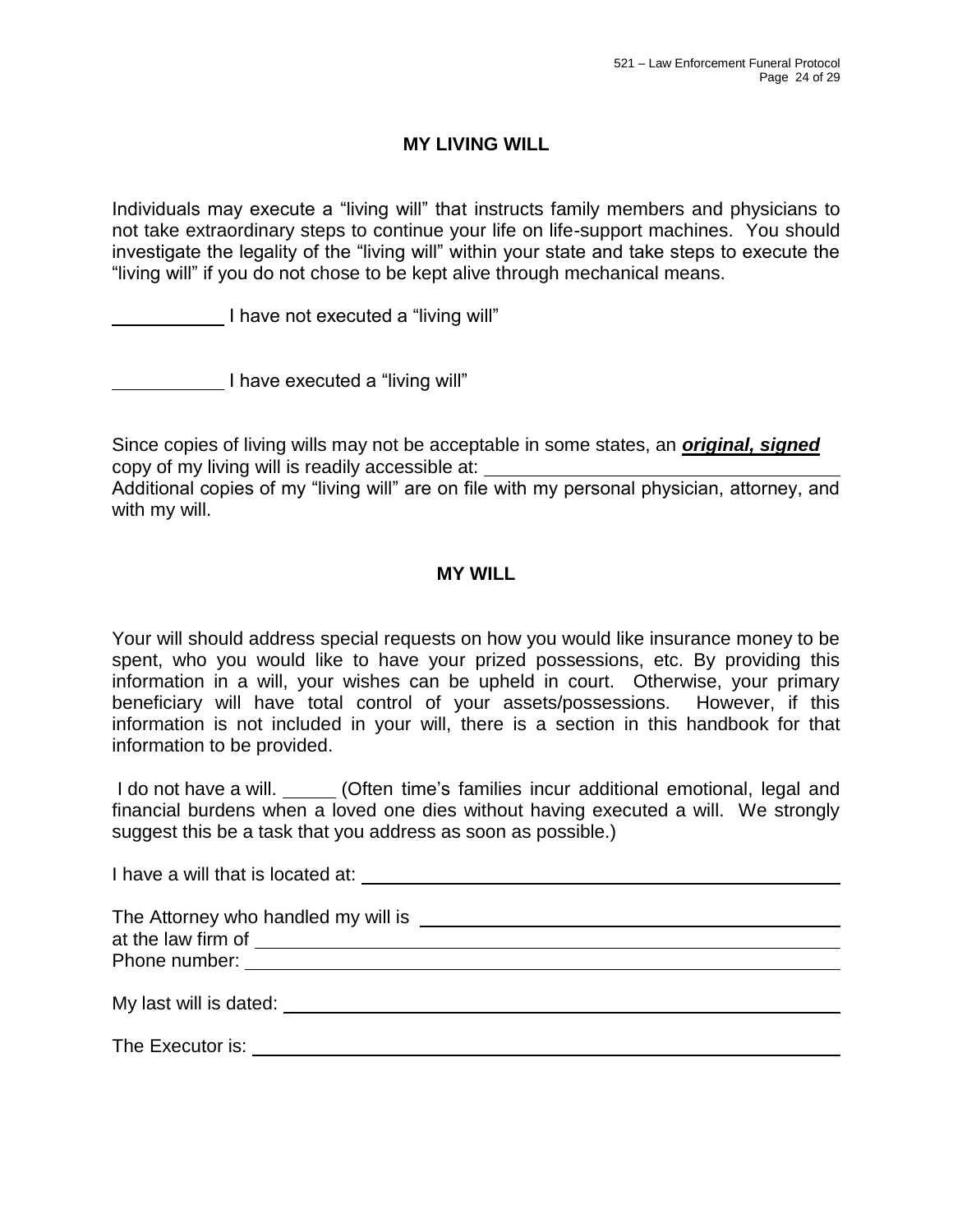## **ORGAN DONATION**

|                                                                      | I do not want any of my organs donated.                                                                               |                                                                                                                |  |  |  |  |
|----------------------------------------------------------------------|-----------------------------------------------------------------------------------------------------------------------|----------------------------------------------------------------------------------------------------------------|--|--|--|--|
| I would like to have my organs donated for transplant.               |                                                                                                                       |                                                                                                                |  |  |  |  |
| I would like to donate the following organs for transplant/research: |                                                                                                                       |                                                                                                                |  |  |  |  |
|                                                                      |                                                                                                                       |                                                                                                                |  |  |  |  |
|                                                                      | <b>FUNERAL DETAILS</b>                                                                                                |                                                                                                                |  |  |  |  |
|                                                                      |                                                                                                                       |                                                                                                                |  |  |  |  |
|                                                                      |                                                                                                                       |                                                                                                                |  |  |  |  |
|                                                                      |                                                                                                                       |                                                                                                                |  |  |  |  |
|                                                                      |                                                                                                                       |                                                                                                                |  |  |  |  |
|                                                                      |                                                                                                                       |                                                                                                                |  |  |  |  |
|                                                                      |                                                                                                                       | (Some funeral homes provide free burial services to a law enforcement officer killed in                        |  |  |  |  |
| the line of duty. Check on this benefit through your agency.)        |                                                                                                                       |                                                                                                                |  |  |  |  |
| Services to be held at:                                              |                                                                                                                       |                                                                                                                |  |  |  |  |
|                                                                      |                                                                                                                       | Funeral Home _____________ Name of Funeral Home ________________________________                               |  |  |  |  |
|                                                                      |                                                                                                                       |                                                                                                                |  |  |  |  |
|                                                                      |                                                                                                                       |                                                                                                                |  |  |  |  |
|                                                                      |                                                                                                                       |                                                                                                                |  |  |  |  |
| I have purchased a lot.                                              |                                                                                                                       | I have not purchased a lot.                                                                                    |  |  |  |  |
|                                                                      |                                                                                                                       |                                                                                                                |  |  |  |  |
| Section                                                              |                                                                                                                       |                                                                                                                |  |  |  |  |
|                                                                      |                                                                                                                       |                                                                                                                |  |  |  |  |
|                                                                      |                                                                                                                       | If interment is in another city, give information on the receiving funeral home:                               |  |  |  |  |
|                                                                      |                                                                                                                       | Name: Name: 2008 2012 2022 2023 2024 2022 2023 2024 2022 2023 2024 2022 2023 2024 2022 2023 2024 2022 2023 202 |  |  |  |  |
|                                                                      |                                                                                                                       |                                                                                                                |  |  |  |  |
|                                                                      |                                                                                                                       |                                                                                                                |  |  |  |  |
|                                                                      | <u> 1989 - Johann Stoff, deutscher Stoff, der Stoff, der Stoff, der Stoff, der Stoff, der Stoff, der Stoff, der S</u> |                                                                                                                |  |  |  |  |
|                                                                      | <u> 1989 - Johann Stoff, amerikansk politiker (d. 1989)</u>                                                           |                                                                                                                |  |  |  |  |
|                                                                      |                                                                                                                       | If cremated, what do you wish done with your ashes? ____________________________                               |  |  |  |  |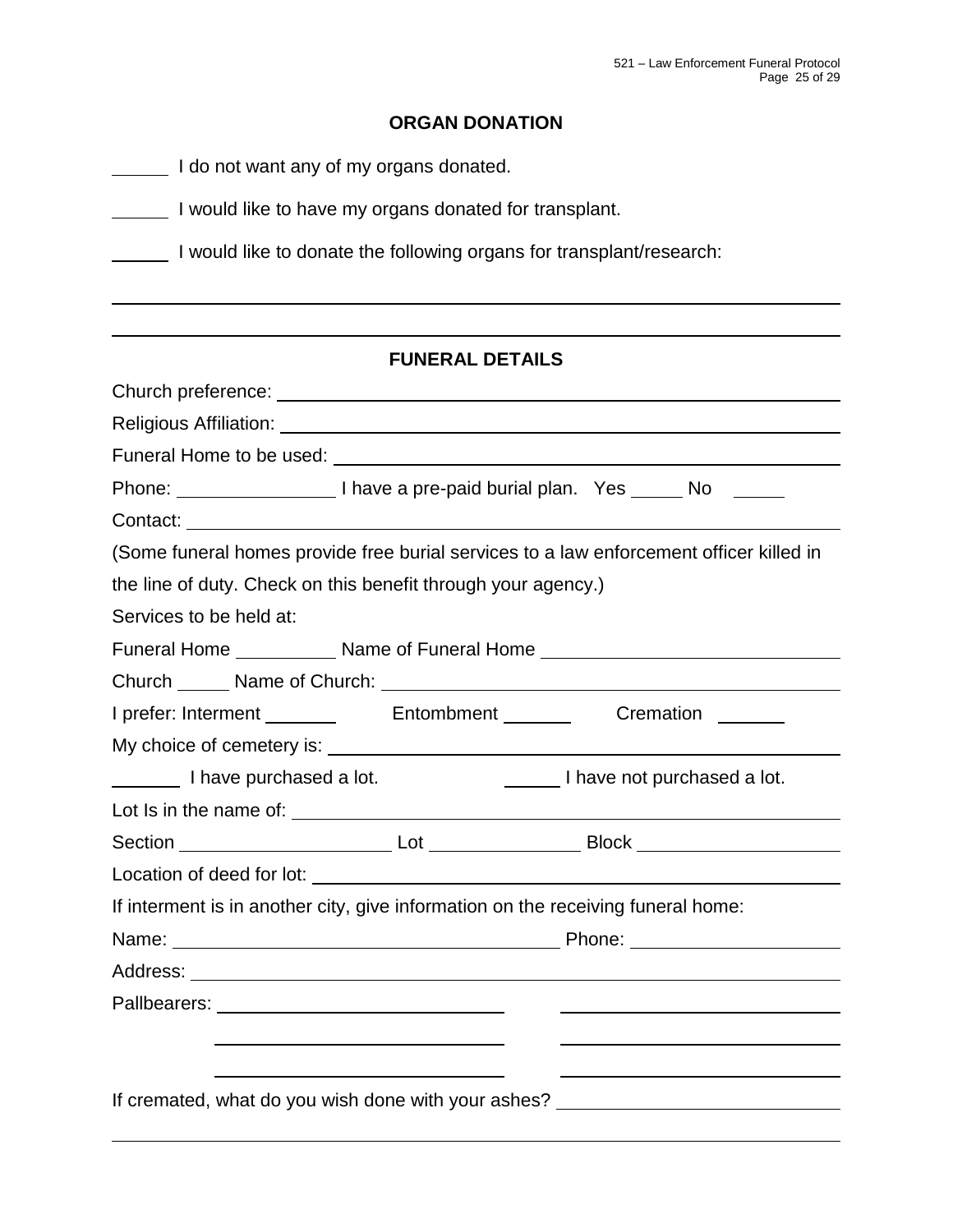### **FUNERAL DETAILS (continued)**

| Obituary: Obituary: Yes _________ No ________                                    |  |  |  |  |  |  |
|----------------------------------------------------------------------------------|--|--|--|--|--|--|
|                                                                                  |  |  |  |  |  |  |
|                                                                                  |  |  |  |  |  |  |
|                                                                                  |  |  |  |  |  |  |
| <u> 1989 - Johann Stoff, amerikansk politiker (* 1908)</u>                       |  |  |  |  |  |  |
| I am entitled to Veterans Benefits: Yes ______ No _____                          |  |  |  |  |  |  |
| I am entitled to Military Honors: Yes _____ No ____                              |  |  |  |  |  |  |
| I would like a "Lodge" service: Yes _____ No ____                                |  |  |  |  |  |  |
|                                                                                  |  |  |  |  |  |  |
| Flowers: Flowers: Yes ______ No _______ Disposal of flowers ____________________ |  |  |  |  |  |  |
|                                                                                  |  |  |  |  |  |  |
|                                                                                  |  |  |  |  |  |  |
| ,我们也不会有什么。""我们的人,我们也不会有什么?""我们的人,我们也不会有什么?""我们的人,我们也不会有什么?""我们的人,我们也不会有什么?""我们的人 |  |  |  |  |  |  |
|                                                                                  |  |  |  |  |  |  |
|                                                                                  |  |  |  |  |  |  |

## **SPECIAL FINAL REQUESTS**

As stated earlier in this handbook, special final requests should be addressed in one's will so your wishes will be upheld by a court of law. If you have not addressed these special final requests in a will, your primary beneficiary will have total control of your assets/possessions for final disposal. We strongly recommend addressing these issues in your will. If you choose not to, however, complete this section to alleviate your family of the decisions that might need to be made in your behalf.

This is how I would like insurance settlement money to be spent:

This is how I would like real estate to be handled: \_\_\_\_\_\_\_\_\_\_\_\_\_\_\_\_\_\_\_\_\_\_\_\_\_\_\_\_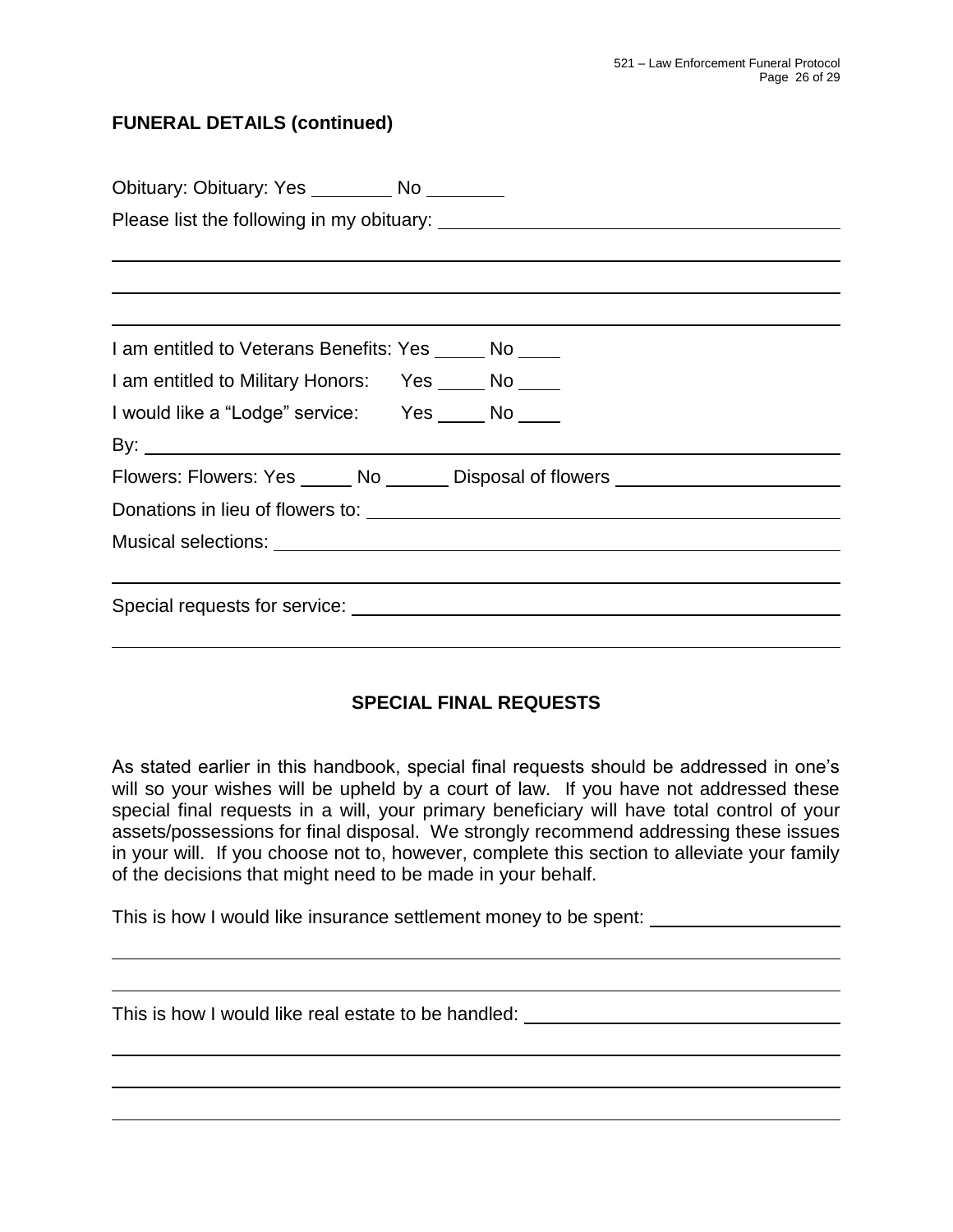# **SPECIAL FINAL REQUESTS (continued)**

This is how I would hope my family would continue/improve their relationships:

These are my prized possessions and how I would like them to be distributed:

| <b>ITEM</b> | <b>GIVEN TO</b>                                                                         |  |  |
|-------------|-----------------------------------------------------------------------------------------|--|--|
|             |                                                                                         |  |  |
|             |                                                                                         |  |  |
|             |                                                                                         |  |  |
|             |                                                                                         |  |  |
|             |                                                                                         |  |  |
|             |                                                                                         |  |  |
|             |                                                                                         |  |  |
|             |                                                                                         |  |  |
|             |                                                                                         |  |  |
|             | I would like my clothing and other general personal effects distributed in this manner: |  |  |
|             |                                                                                         |  |  |
|             |                                                                                         |  |  |
|             |                                                                                         |  |  |
|             |                                                                                         |  |  |
|             |                                                                                         |  |  |
|             |                                                                                         |  |  |
|             |                                                                                         |  |  |
|             |                                                                                         |  |  |
|             |                                                                                         |  |  |
|             |                                                                                         |  |  |
|             |                                                                                         |  |  |
|             |                                                                                         |  |  |
|             |                                                                                         |  |  |
|             |                                                                                         |  |  |
|             |                                                                                         |  |  |
|             |                                                                                         |  |  |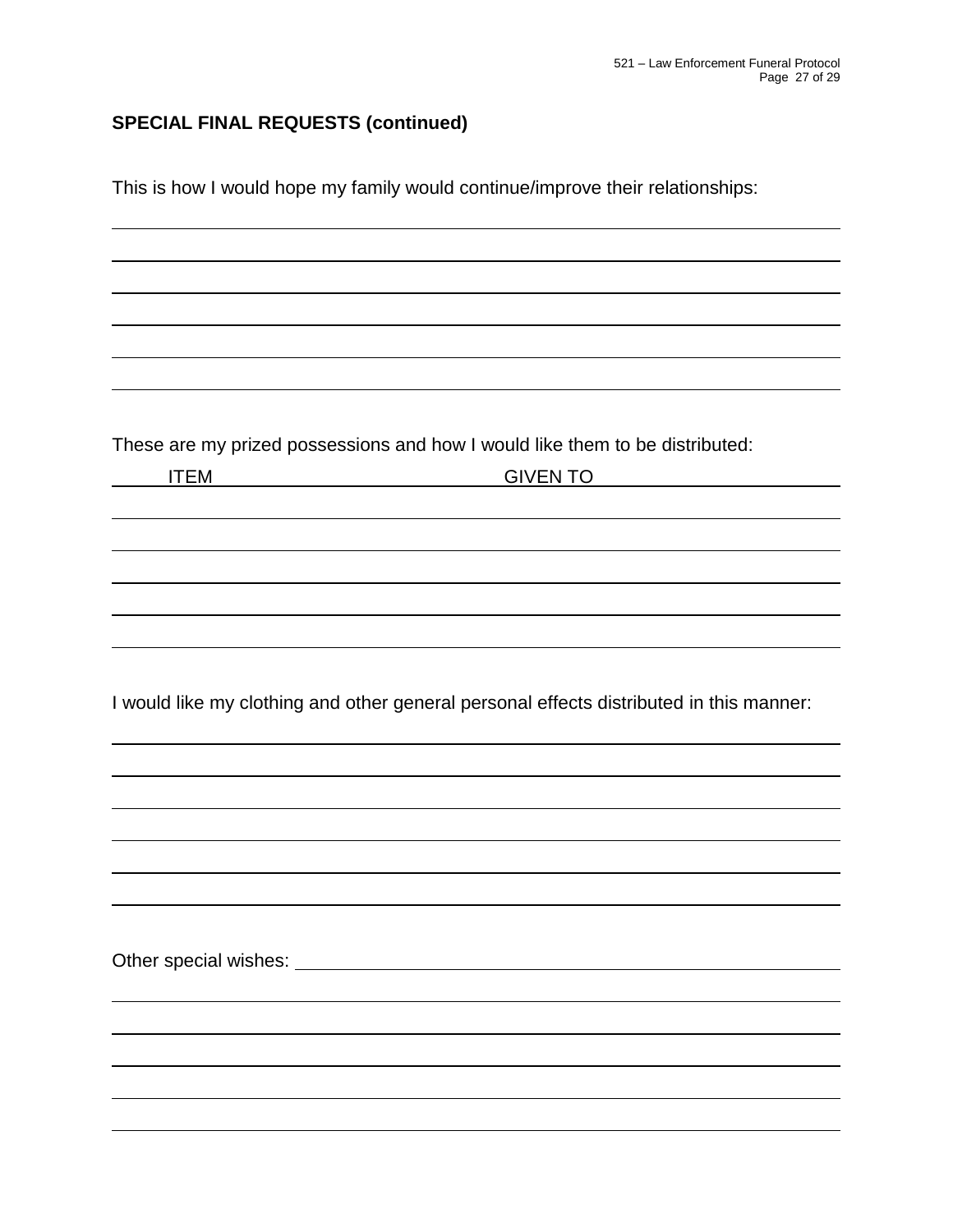### **LIFE INSURANCE POLICIES**

To insure easy access to actual policies, beneficiaries, etc., all policies owned should be kept together in a safe place. Premium receipts, loan information, and settlement agreements on these policies should also be filed with the policy.

Location of policies:<br>
<u>Location</u> of policies: I have made loans against the following policies: I also own annuity contracts Yes \_\_\_\_\_\_ No \_\_\_\_\_\_\_ Location of contracts: My principal life insurance advisor is listed in "Important Business/Personal Contacts". Other insurance advisors included: Name: Company: Company: Phone: Name: Name: Name: Name: Name: Name: Name: Name: Name: Name: Name: Name: Name: Name: Name: Name: Name: Name: Name: Name: Name: Name: Name: Name: Name: Name: Name: Name: Name: Name: Name: Name: Name: Name: Name: Name: Name: Phone:

*The National Insurance Consumer Help Line can search 100 of the largest life insurance companies for policies of individuals. (Keep in mind there are over 2,000 insurance companies in existence.) There is a \$4.50 charge for this search and it may take up to six months to complete the search. Call 1-800-942-4242 for information.*

I also belong to the various social/fraternal organizations that carry insurance for their membership:

| Organization: ___________________________                                                                                                                                                                                                                                                                                                         | Contact: ___________________________                                 |  |
|---------------------------------------------------------------------------------------------------------------------------------------------------------------------------------------------------------------------------------------------------------------------------------------------------------------------------------------------------|----------------------------------------------------------------------|--|
| Organization: ___________________________                                                                                                                                                                                                                                                                                                         | Contact: ______________________<br>Phone: <u>___________________</u> |  |
| Organization: __________________________                                                                                                                                                                                                                                                                                                          | Contact: _____________________<br>Phone: <u>________________</u>     |  |
| Organization: University of the Contract of the Contract of the Contract of the Contract of the Contract of the<br>Address: Andreas Address and Address and Address and Address and Address and Address and Address and Address and Address and Address and Address and Address and Address and Address and Address and Address and Address and A | Contact: _______________________<br>Phone: ______                    |  |